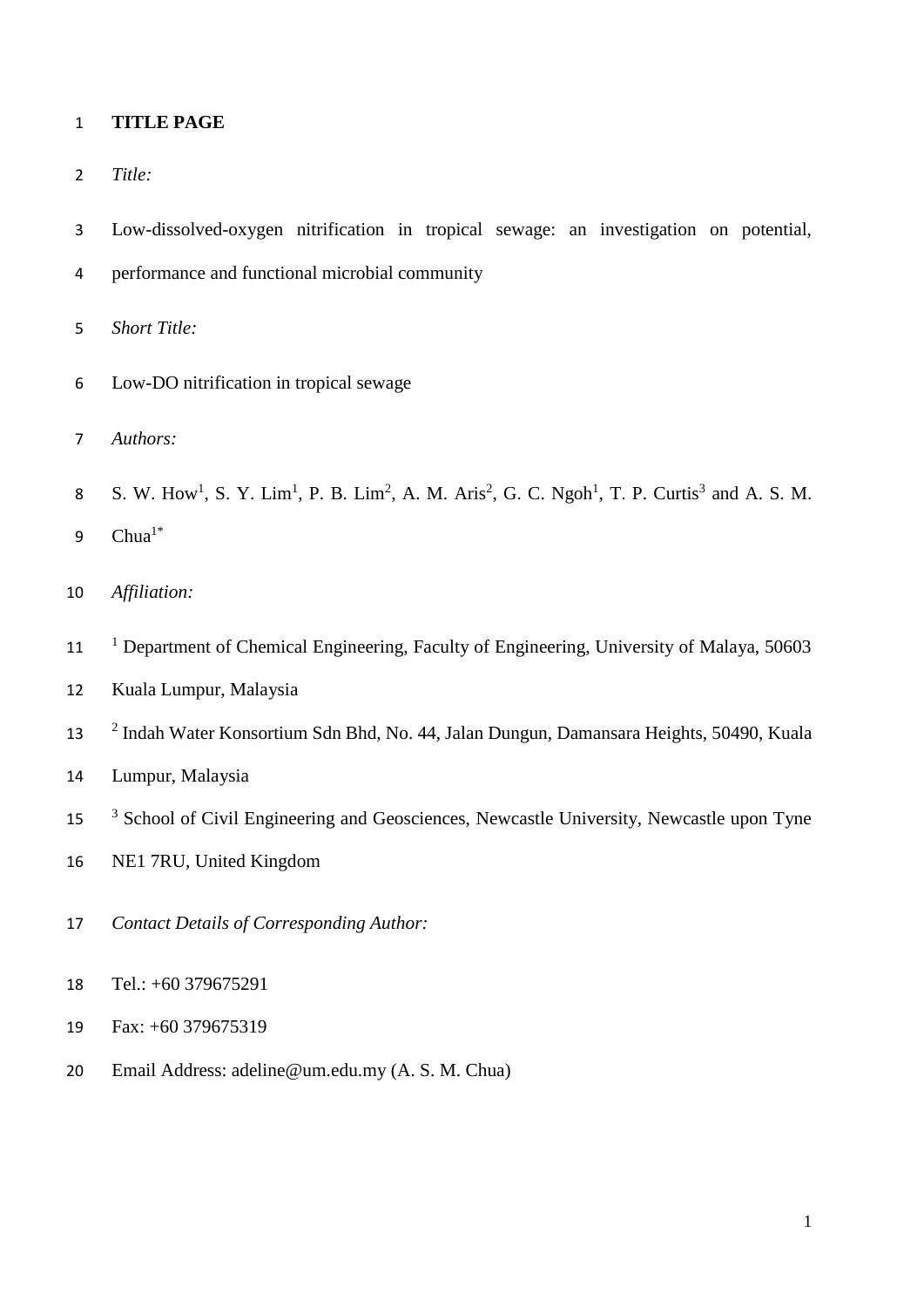## **Abstract**

 Intensive aeration for nitrification is a major energy consumer in sewage treatment plants (STPs). Low-dissolved-oxygen (low-DO) nitrification has the potential to lower the aeration demand. However, the applicability of low-DO nitrification in the tropical climate is not well- understood. In this study, the potential of low-DO nitrification in tropical setting was first examined using batch kinetic experiments. Subsequently, the performance of low-DO nitrification was investigated in a lab-scale sequential batch reactor (SBR) for 42 days using real tropical sewage. The batch kinetic experiments showed that the seed sludge has a relatively high oxygen affinity. Thus, the rate of nitrification was not significantly reduced at low DO concentrations (0.5 mg/L). During the operation of the low-DO nitrification SBR, 90% of NH4- N was removed. The active low-DO nitrification was mainly attributed to the limited biodegradable organics in the sewage. Fluorescence in-situ hybridisation and 16S rRNA amplicon sequencing revealed the nitrifiers were related to *Nitrospira* genus and *Nitrosomonadaceae* family. Phylogenetic analysis suggests 47% of the Operational Taxonomic Units (OTUs) in *Nitrospira* genus is closely related to a comammox bacteria. This study has demonstrated active low-DO nitrification in tropical setting, which is a more sustainable process that could significantly reduce the energy footprint of STPs.

### **Keywords**

 Activated sludge; ammonia-oxidizing bacteria; biological nitrogen removal; nitrification; *Nitrospira*; tropical climate

## **INTRODUCTION**

 Malaysia is a tropical country rich in water resources. However, many of these water resources are polluted with excessive levels of nitrogen. The major nitrogenous pollutant is ammoniacal nitrogen (NH4-N), which is mainly discharged to the environment through inadequately treated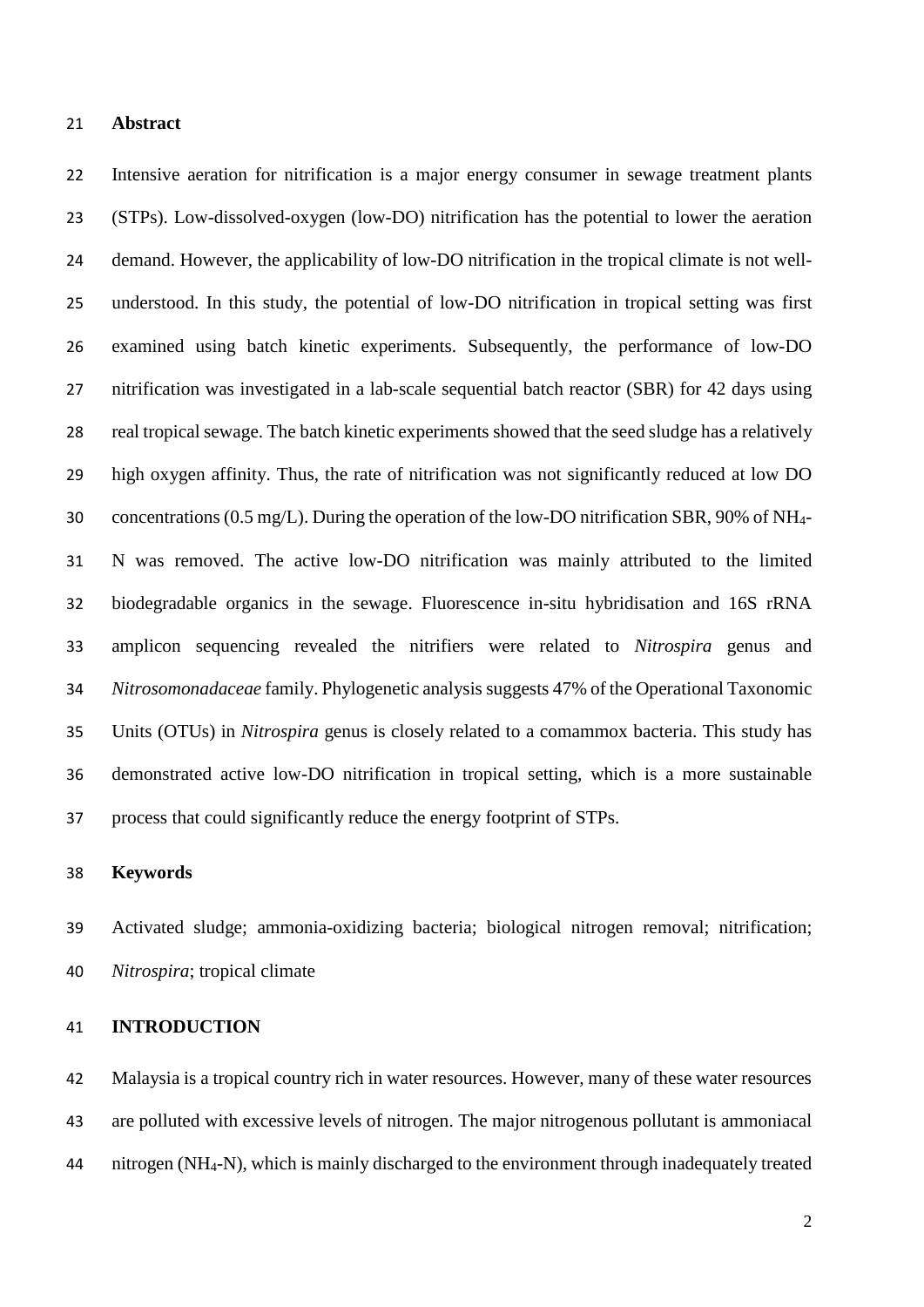sewage and agricultural-based industries. Consequently, NH4-N removal from sewage is important if the water quality is to be preserved. For example, high ammonia concentration may cause fish toxicity in aquatic environment. Therefore, the Environmental Quality (Sewage) Regulation 2009 (DOE 2009) was enacted to limit NH4-N concentration discharged from sewage treatment plants (STPs) to 5 mg/L.

 Ammonia removal from sewage is usually achieved by nitrification. Nitrification is typically considered a two-step process in which ammonia is oxidised into nitrite in the first step. Nitrite is then oxidised into nitrate in the second step. The theoretical oxygen demand for this process 53 is 4.57 g O<sub>2</sub>/g NH<sub>4</sub>-N (Tchobanoglous *et al.* 2014). Thus, a high dissolved oxygen (DO) level  $54 \leq 2$  mg/L) is recommended to ensure complete nitrification. Maintaining a high DO level in the aerobic tank requires a large amount of energy.

 There are several proposed processes with the potential to reduce the energy consumption of an STP including, Single reactor High activity Ammonia Removal Over Nitrite (SHARON), Anaerobic ammonium oxidation (Anammox) and low-DO nitrification. Low-DO nitrification has been widely studied in lab-scale and pilot-scale reactors (Hanaki *et al.* 1990; Bellucci *et al.* 2011; Arnaldos *et al.* 2013). Bellucci *et al.* (2011) and Arnaldos *et al.* (2013) reported complete NH4-N oxidation at low DO concentrations but produced contradictory results. Bellucci *et al.* 62 (2011) did not find any difference in the NH<sub>4</sub>-N oxidation rate between their low DO (0.5 mg/L) and high DO (3 mg/L) reactors. On the other hand, Arnaldos *et al.* (2013) reported a NH4-N oxidation rate in low-DO reactor (0.1 mg/L) half of that in their saturated DO reactor. Hanaki *et al.* (1990) has also studied the interaction between DO, organic loading and nitrification activity. They found that the observed oxygen half-saturation constant for nitrifiers increased when carbon source was added. This suggests organic loading may inhibit nitrification at low DO concentrations.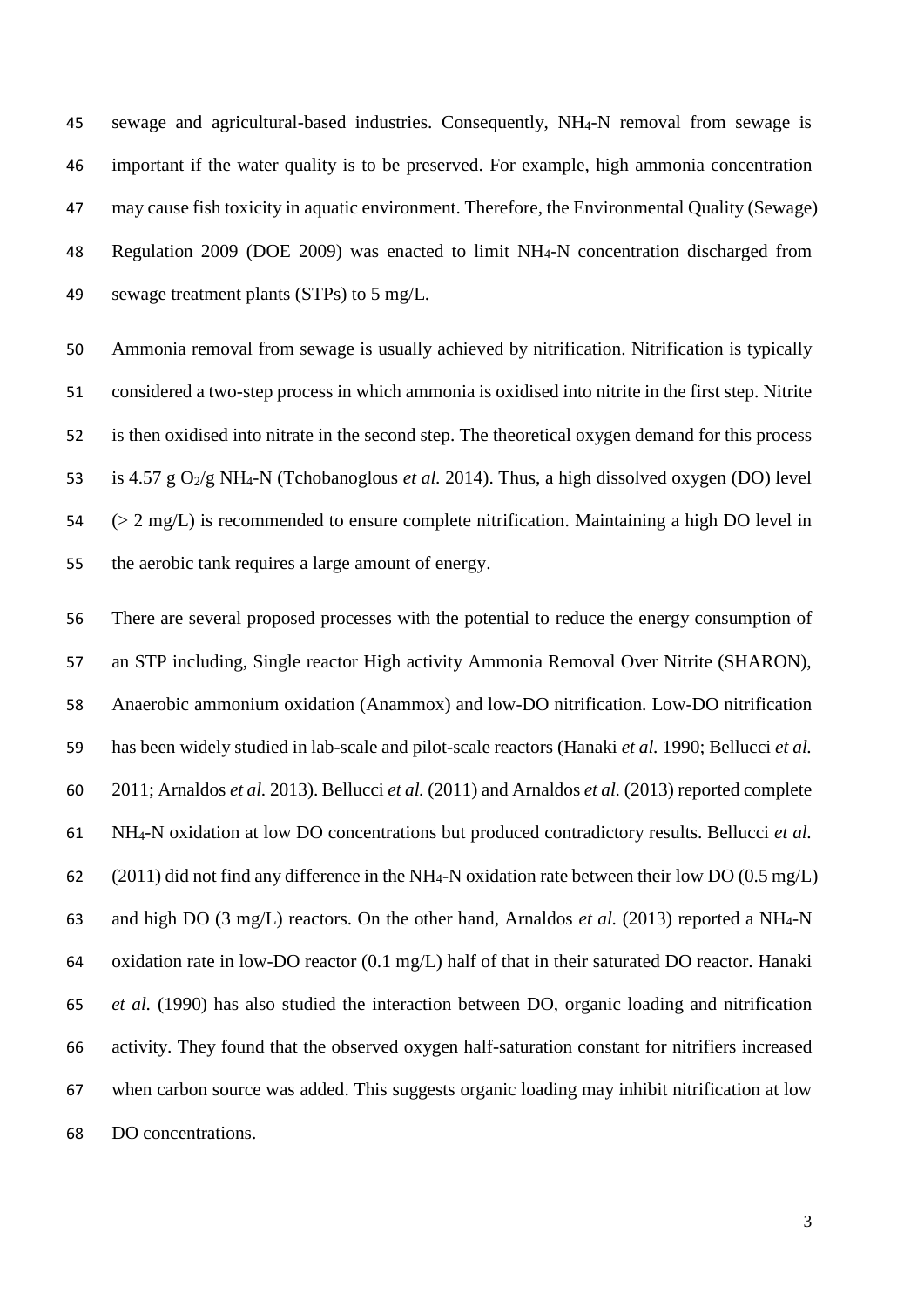The microbial community structure of the nitrifying sludge at low DO concentrations is believed to differ from conventional high DO nitrifying community. Active nitrification in low DO condition has been linked to an increase in oxygen affinity in both ammonia-oxidizing bacteria (AOB) and nitrite-oxidising bacteria (NOB) (Daebal *et al.* 2007; Arnaldos *et al.* 2013; Keene *et al.* 2017). Arnaldos *et al.* (2013) and Fitzgerald *et al.* (2015) found that *Nitrosomonas sp.* were the abundant AOB in low DO condition. Daebal *et al.* (2007) reported that the NOB could develop an affinity for oxygen that is equal or higher than AOB. Low DO condition have also been found to change the composition of NOB by enriching *Nitrospira*-like organisms. *Nitrospira* are considered to be K-strategists due to their competitive advantage for oxygen over *Nitrobacter*-related NOB, which is an r-strategist (Liu & Wang 2013).

 The foregoing studies were all undertaken in temperate regions. The biological nitrogen removal process is not well-understood in the tropical region, where the sewage temperature is 81 around 30°C (Ong *et al.* 2013). High temperature (30°C) is known to accelerate the rate of microbial metabolisms, consequently the rate of biological reactions is also increased. This study aims to both take advantage of high rate of nitrification in tropical climate and address the knowledge gap of nitrification in the tropics by investigating the efficiency of ammonia removal from real sewage at low DO concentrations. Batch kinetic experiments were first conducted to evaluate the effect of DO on specific ammonia uptake rate (SAUR). After the potential of low-DO nitrification was validated by batch experiments, the performance of NH4- N removal efficiency in a low-DO nitrification sequential batch reactor (SBR) was assessed. In addition, 16S rRNA amplicon sequencing and fluorescence in-situ hybridisation (FISH) were used to investigate the microbial community structure of the low-DO nitrifying sludge.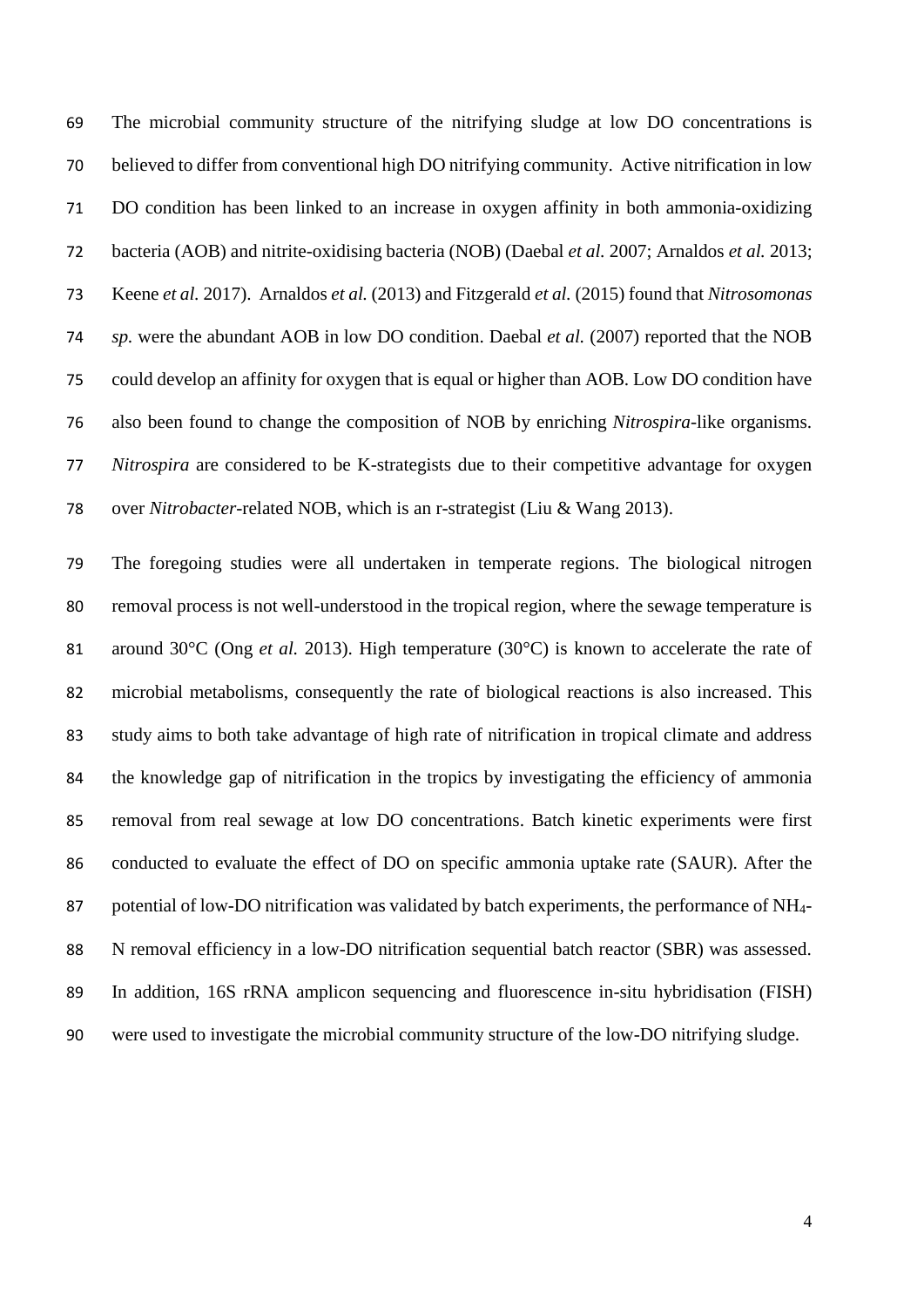### **METHODS**

## **Sampling of seed sludge and sewage**

 Grab samples of return activated sludge (RAS) and sewage after preliminary treatment were acquired from a municipal STP in Kuala Lumpur, Malaysia, henceforth referred to as STP A. The plant is operating with extended aeration system combined with preanoxic tank, while the preliminary treatment in STP A includes bar screen and aerated grit chamber. The samples 97 were stored at 4<sup>o</sup>C prior to use.

## **Batch kinetic experiments of DO effect**

 The procedure of kinetic experiments is adapted from van Loosdrecht *et al.* (2016). A 1-L jar test was used for the batch kinetic experiments. The reaction mixture for the experiment was 101 made up of concentrated sludge from STP A, tap water, NH<sub>4</sub>Cl solution and Na<sub>2</sub>CO<sub>3</sub> solution. 102 The initial concentrations of NH<sub>4</sub>-N and alkalinity in the reaction mixture were 20 mg/L and 103 200 mg/L as CaCO<sub>3</sub> respectively. The pH of the mixture was adjusted to between 7.5 and 8.0 at the beginning of kinetic experiment. The kinetic experiment was performed at DO set points of 0 mg/L, 0.25 mg/L, 1.25 mg/L, 2.25 mg/L, 3.25 mg/L, 5.25 mg/L and 6.5 mg/L. Compressed air was sparged into the reaction mixture and a solenoid valve that connects to DO sensor was used to control the DO level in the reaction mixture. Mixed liquor samples were taken periodically for anion and cation analyses.

# **SBR operation for low-DO nitrification**

The working volume of the SBR was 2 L. Seed sludge obtained from STP A was inoculated

- into the SBR to achieve initial total suspended solid (TSS) concentration of around 2500 mg/L.
- The initial TSS concentration of 2500 mg/L was selected based on typical MLSS concentration
- range suggested by Tchobanoglous *et al.* (2014). Sewage obtained from STP A was fed into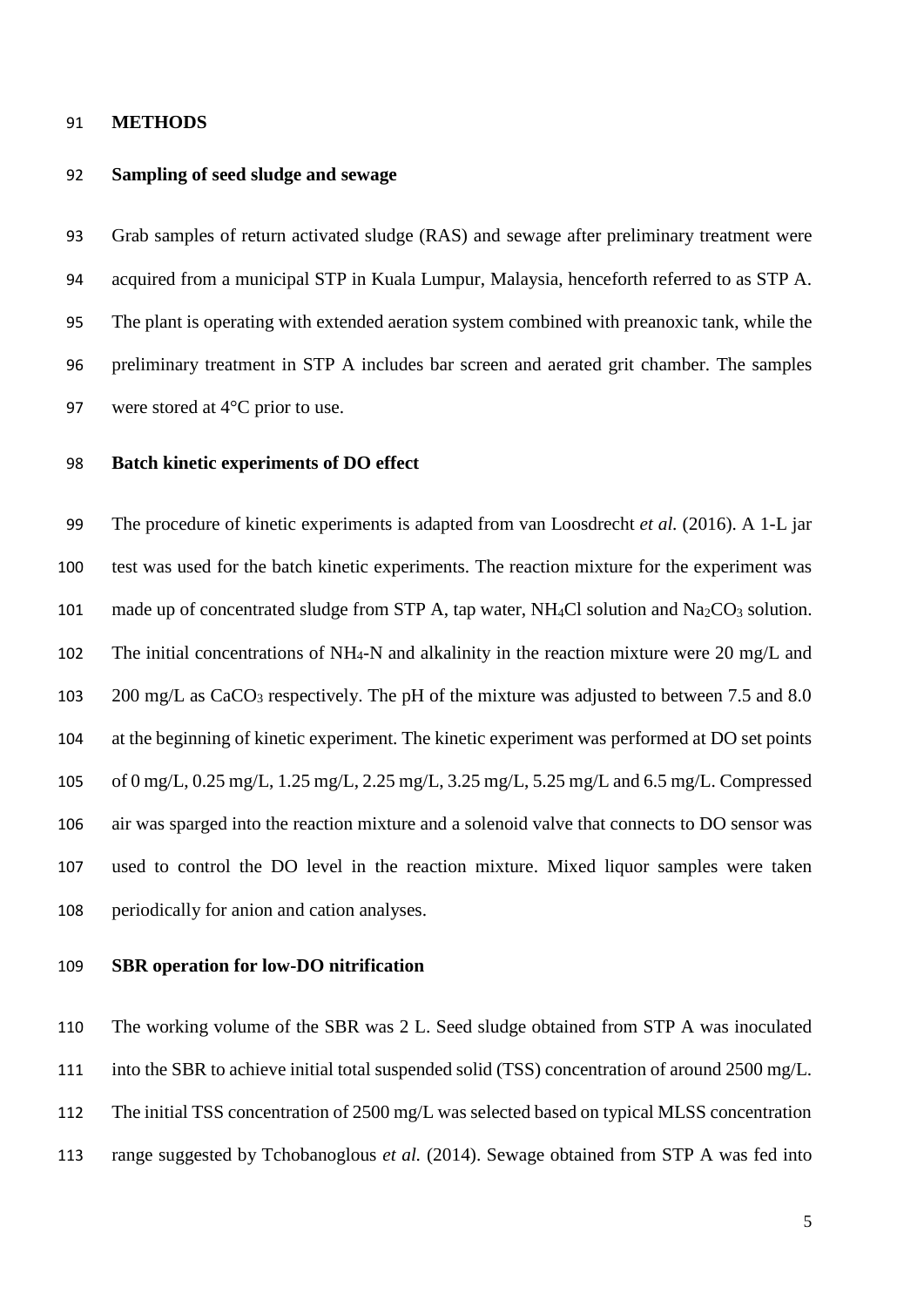the SBR as influent. The SBR was operated in 6-hour cycle, including 5 minutes filling phase; 300 minutes reaction phase; 50 minutes settling phase; 4 minutes decanting phase and 1 minute idling phase. Overhead stirring mechanism was used for both mixing and aeration to maintain low DO condition in the reactor. The impeller designed rotational speed was 300 rpm to ensure that the DO concentration during the 300-minute reaction phase was lower than 0.5 mg/L. The SBR was operated with a hydraulic retention time (HRT) of 15 hours and SRT of 20 days, which corresponds to effluent withdrawal rate of 0.8 L/cycle and sludge wastage rate of 50 121 mL/cycle. However, HRT was shortened to 10 hours (effluent withdrawal rate  $= 1.2$  L/cycle) 122 after 21 days of reactor operation due to excessive accumulation of  $NO<sub>3</sub>-N$  in the reactor. The DO concentration, temperature and pH were monitored online using InPro6850i DO probe coupled with M300 Process 1-channel 1/2 DIN DO monitor (Mettler-Toledo, U.S.) and Ceragel CPS71D digital pH sensor (Endress + Hauser, Germany). Mixed liquor samples were taken from the reactor at regular interval for chemical analyses listed in the next subsection.

# **Chemical analyses**

 The TSS and volatile suspended solid (VSS) concentrations of the samples collected from SBR were analysed in accordance to the standard method (APHA 1998). Mixed liquor samples from SBR and batch kinetic experiments were filtered through 0.2-μm membrane filter immediately. 131 The filtered samples were analysed for nitrite ion  $(NO<sub>2</sub>)$ , nitrate ion  $(NO<sub>3</sub>)$  and ammonium ion 132 (NH<sub>4</sub><sup>+</sup>) concentrations using 861 Advanced Compact Ion Chromatography (Metrohm, Switzerland). The total nitrogen (TN) concentration of the samples was analysed using TOC- V CSN total organic carbon analyser coupled with TNM-1 nitrogen measuring unit (Shimadzu, Japan). The samples were filtered through 0.45-μm membrane filter prior to TN analysis. In addition, chemical oxygen demand (COD) was analysed using high range COD test kit with DRB 200 COD digester (Hach, U.S.).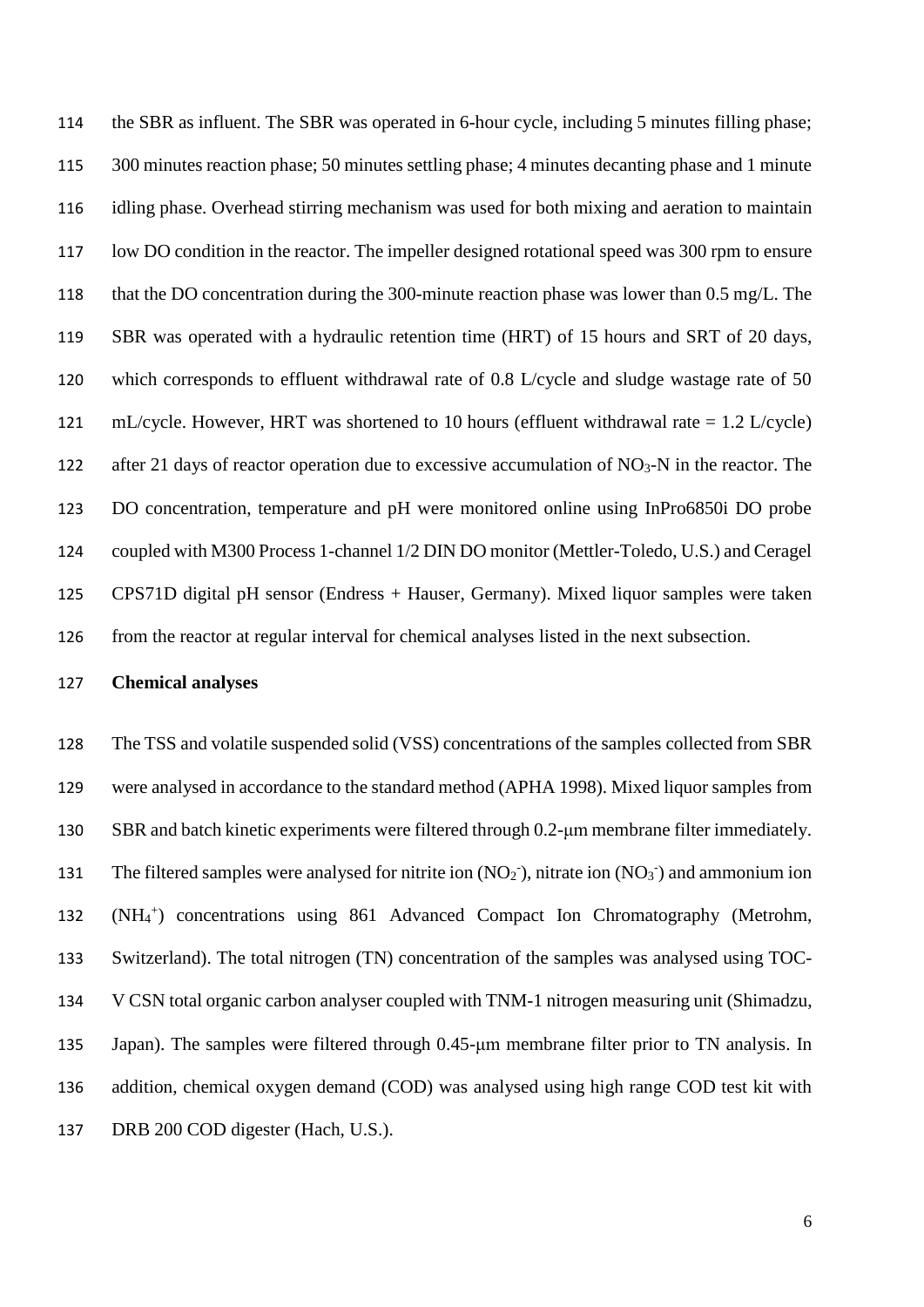## **DNA extraction and library preparation for 16S rRNA amplicon sequencing**

 Sludge samples were collected weekly for DNA extraction using NucleoSpin Soil DNA Extraction Kit (Macherey-Nagel, Germany). All the DNA samples (day 0, 7, 14, 21, 28, 35 and 42) was then amplified using FastStart High Fidelity PCR System (Roche Diagnostics Ltd., UK). The V4 and V5 regions of the 16S rRNA genes were amplified using a pair of barcoded universal primers F515/R926 targeting both bacteria and archaea (F515: **5'**- GTG CCA GCM GCC GCG GTA A **-3'**; R926: **5'-** CCG TCA ATT CCT TTR AGT TT **-3'**). Each DNA template was amplified in a 50 μL PCR reaction mixture, which consists of 1.0 μL of each primer set (10 μM), 6.5 μL of High Fidelity PCR Master (Sigma-Aldrich, UK), 40.5 μL molecular grade water (Sigma-Aldrich, UK) and 1.0 μL of DNA extract. The PCR amplification was performed in a thermocycler Techne TC-5000 (Bibby Scientific, UK) with 149 initial denaturation at 95°C for 2 min. Subsequently, 30 cycles of denaturation at 95°C for 30 seconds, annealing at 55°C for 30 seconds and elongation at 72°C for 45 seconds were carried out, followed by final elongation at 72°C for 7 min.

 PCR amplified product was purified using AGENCOURT AMPure XP beads (Beckman 153 Coulter, Ireland). The purified PCR samples were then quantified using Qubit<sup>TM</sup> dsDNA HS Assay Kits with the use of Qubit® 2.0 Fluorometer (Invitrogen, U.S.). Prior to amplicon sequencing, all the purified and quantified PCR samples were diluted to 500 pM each and pooled together. Size selection on the pooled samples was performed using Pippin Prep System (Sage Science, U.S.) as recommended for Ion Torrent workflow. Clonal amplification of the 158 DNA fragments onto Ion Sphere<sup>TM</sup> Particles (ISP) and ISPs enrichment were performed using Ion OneTouch 2 (Thermo Fisher Scientific, U.S.) prior to amplicon sequencing on Ion Torrent 160 Personal Genome Machine ( $PGM^{TM}$ ) (Thermo Fisher Scientific, U.S.).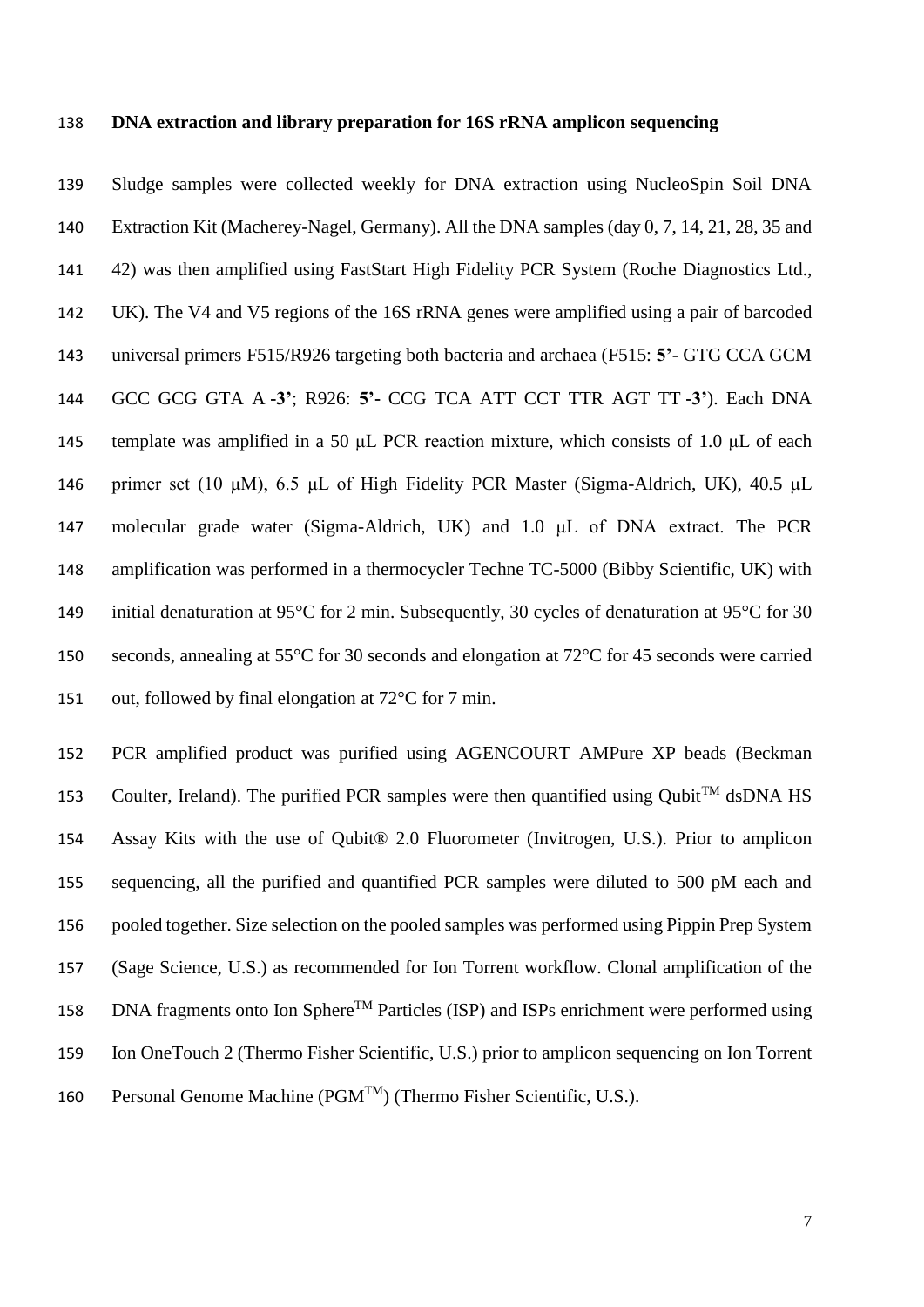### **Post-sequencing bioinformatics analyses**

 The *\*.fasta* and *\*.qual* files were processed using Quantitative Insights Into Microbial Ecology (QIIME) v1.8.0 open-source software package with the workflow described by Caporaso *et al.* (2010). The barcoded sequences were first demultiplexed and trimmed with the minimum average quality score of 20 and minimum sequence length of 100. Open reference operational taxonomic unit (OTU) picking of the sequence data wasthen performed by clusteringsequences into OTUs based on 97% similarity using uclust method. Sequence similarity of 97% is widely accepted to represent taxonomic relatedness down to species level (Schloss & Handelsman 2005). Subsequently, the picked OTUs were aligned against the latest GreenGenes database using PyNAST algorithm. The aligned sequences generated was filtered to eliminate recurring alignment gap at the same position. Chimeric sequences in the aligned sequences were also being identified using ChimeraSlayer method and filtered. The filtered and aligned sequences was then used for core diversity analyses in QIIME to generate taxa plots. In addition, reference sequences were downloaded from GenBank database and aligned with the 16S rRNA fragment sequences. Phylogenetic analysis of the 16S rRNA fragment sequences was performed by aligning the 16S rRNA gene sequences using MUSCLE algorithm and constructing phylogenetic trees with neighbour-joining method using MEGA7 (Kumar *et al.* 2016).

 The nucleotide sequences have been deposited into GenBank under accession numbers SRX3284361:SRX3284366.

# **Fluorescence in-situ hybridisation (FISH)**

 Cell fixation was carried out using 4% paraformaldehyde solution as described by Amann *et al.* (1990). Three sludge samples were collected on day 7, day 24 and day 42 of the SBR operation, respectively. The fixed cells were all hybridised with EUB338 MIX, which consists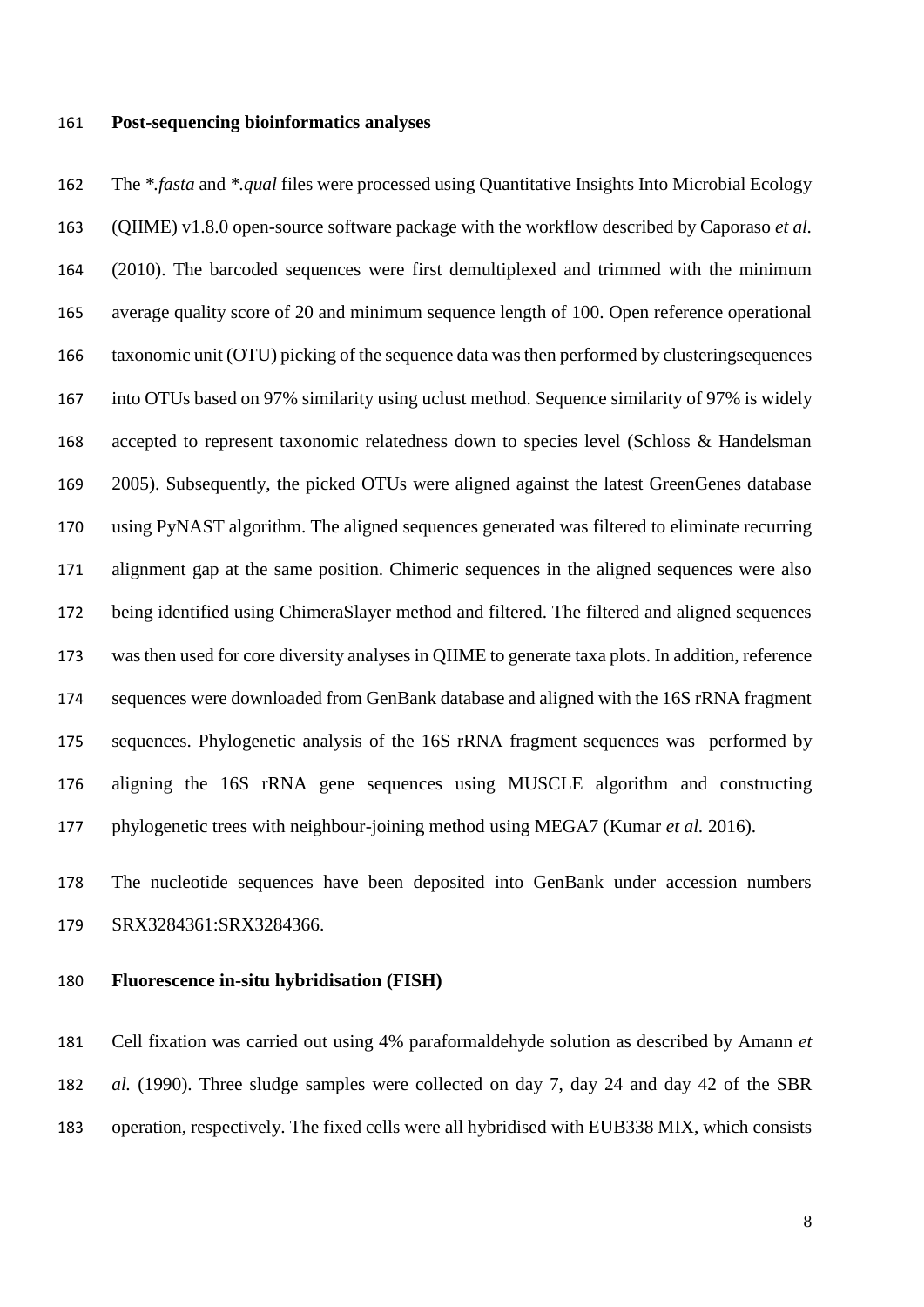184 of equi-molar concentrations of EUB 338, EUB 338 II and EUB338 III (Amann *et al.* 1990; 185 Daims *et al.* 1999) to target all the bacteria.

 Other FISH probes targeting both AOB and NOB are listed in Table 1. The probe EUB338 MIX was attached with 6-FAM fluorophore, while all other probes have Cy-3 fluorophore attached to the probes. The hybridised slides were viewed under DM2500 fluorescence microscope (Leica Microsystems, Germany), images were captured using DFC310 FX cooled charged-coupled device (CCD) digital colour camera (Leica Microsystems, Germany).

191 **Table 1.** FISH probes applied in molecular analyses of fixed sludge samples targeting

| 192 | nitrifying bacteria |
|-----|---------------------|
|     |                     |

| <b>Probe</b>     | Sequence $(5' - 3')$   | % FA Conc. | <b>Specificity</b>  | <b>Reference</b>  |
|------------------|------------------------|------------|---------------------|-------------------|
| <b>Name</b>      |                        |            |                     |                   |
|                  | <b>CGC CAT TGT ATT</b> | 35         | Betaproteobacterial | Mobarry et        |
| Nso1225          | <b>ACG TGT GA</b>      |            | <b>AOB</b>          | <i>al.</i> (1996) |
| Ntspa662         | <b>GGA ATT CCG CGC</b> |            | Genus Nitrospira    | Daims et al.      |
|                  | <b>TCC TCT</b>         | 35         | (NOB)               | (2001a)           |
|                  | <b>CCT GTG CTC CAG</b> |            | Genus Nitrobacter   | Wagner et         |
| NIT <sub>3</sub> | <b>GCT CCG</b>         | 40         | (NOB)               | <i>al.</i> (1996) |

193

# 194 **SAUR and kinetic modelling of DO effect**

| 195 | The value of ammonia uptake rate (AUR) was calculated from the slope of the time profile of                                       |
|-----|-----------------------------------------------------------------------------------------------------------------------------------|
| 196 | $NH_4$ -N or NO <sub>x</sub> -N (NO <sub>2</sub> -N + NO <sub>3</sub> -N) obtained by kinetic experiments. AUR was divided by the |
| 197 | VSS concentration to determine the value of SAUR for each kinetic experiment.                                                     |

198 Saturation kinetic model was used to simulate the effect of DO on SAUR (Tchobanoglous *et* 

199 *al.* 2014), as shown in eq. (1),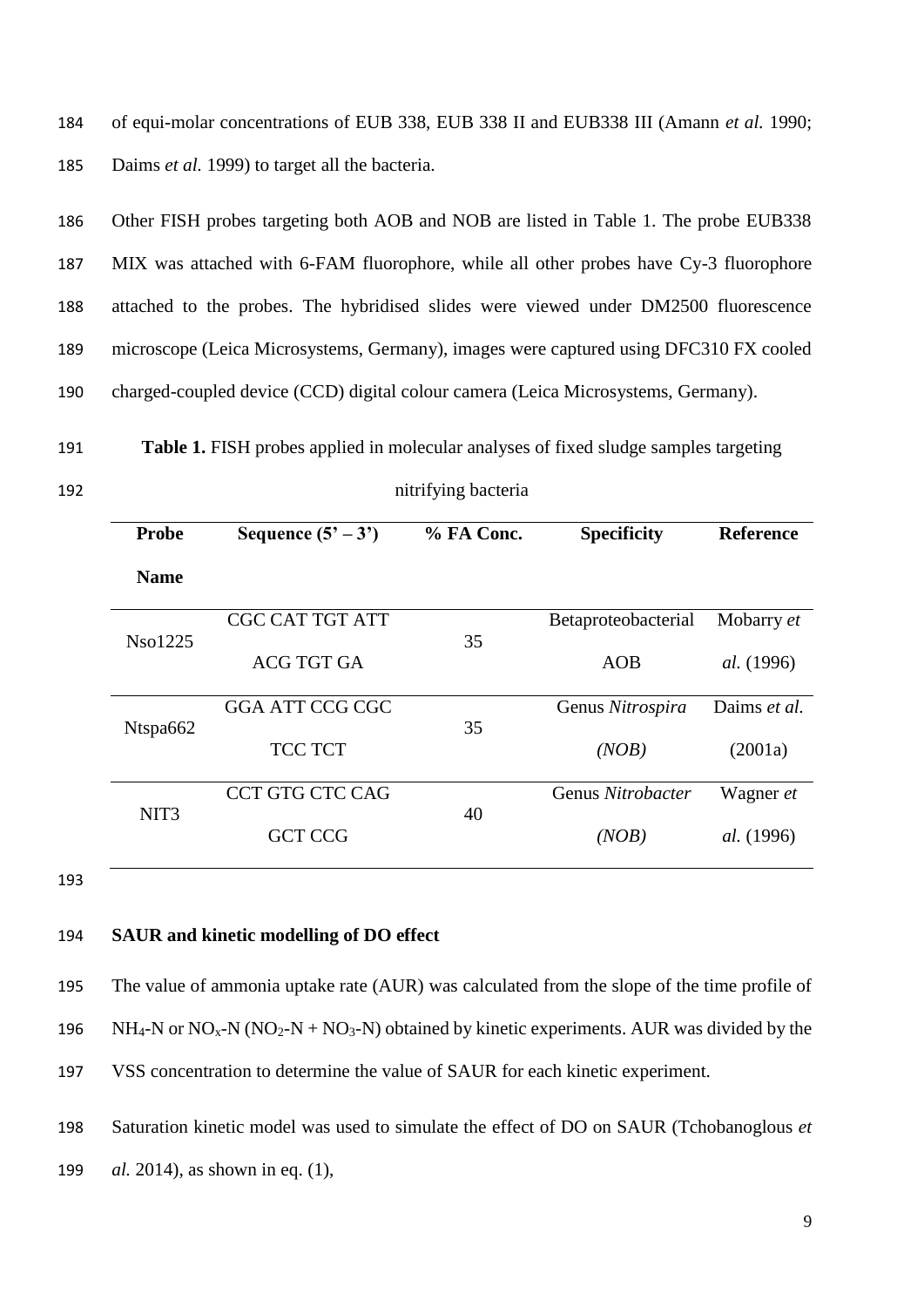$$
SAUR = \frac{SAUR_{max} \cdot DO}{K_0 + DO} \tag{1}
$$

 where *SAURmax* is the maximum SAUR and *K<sup>O</sup>* is the half-saturation constant of oxygen. *SAURmax* and *K<sup>O</sup>* were determined by performing nonlinear regression in MATLAB (v7.3, The Math Works Inc., Natick, MA, USA) by minimising squared error of regression line.

# **RESULTS AND DISCUSSION**

# **Effect of DO on seed sludge nitrification performance**

 The relationship between SAUR and DO is described by saturation kinetics (Figure 1). From 207 the nonlinear regression, the value of  $K<sub>O</sub>$  of the sludge is 0.22 mg/L. The values of  $K<sub>O</sub>$  for nitrifiers reported in the literatures range from 0.10 to 1.0 mg/L (Manser *et al.* 2005; Keene *et al.* 2017). Hence, the seed sludge in this work may have a relatively high affinity for oxygen. Low DO condition does not significantly reduce the SAUR, the rate being 70% of the 211 maximum at  $0.5$  mg  $O_2/L$ .



 **Figure 1.** The effect of DO on SAUR of the seed sludge from STP A. The square markers denote the SAUR data determined from batch kinetic experiments while the solid line represents the saturation kinetic model fitted to the data.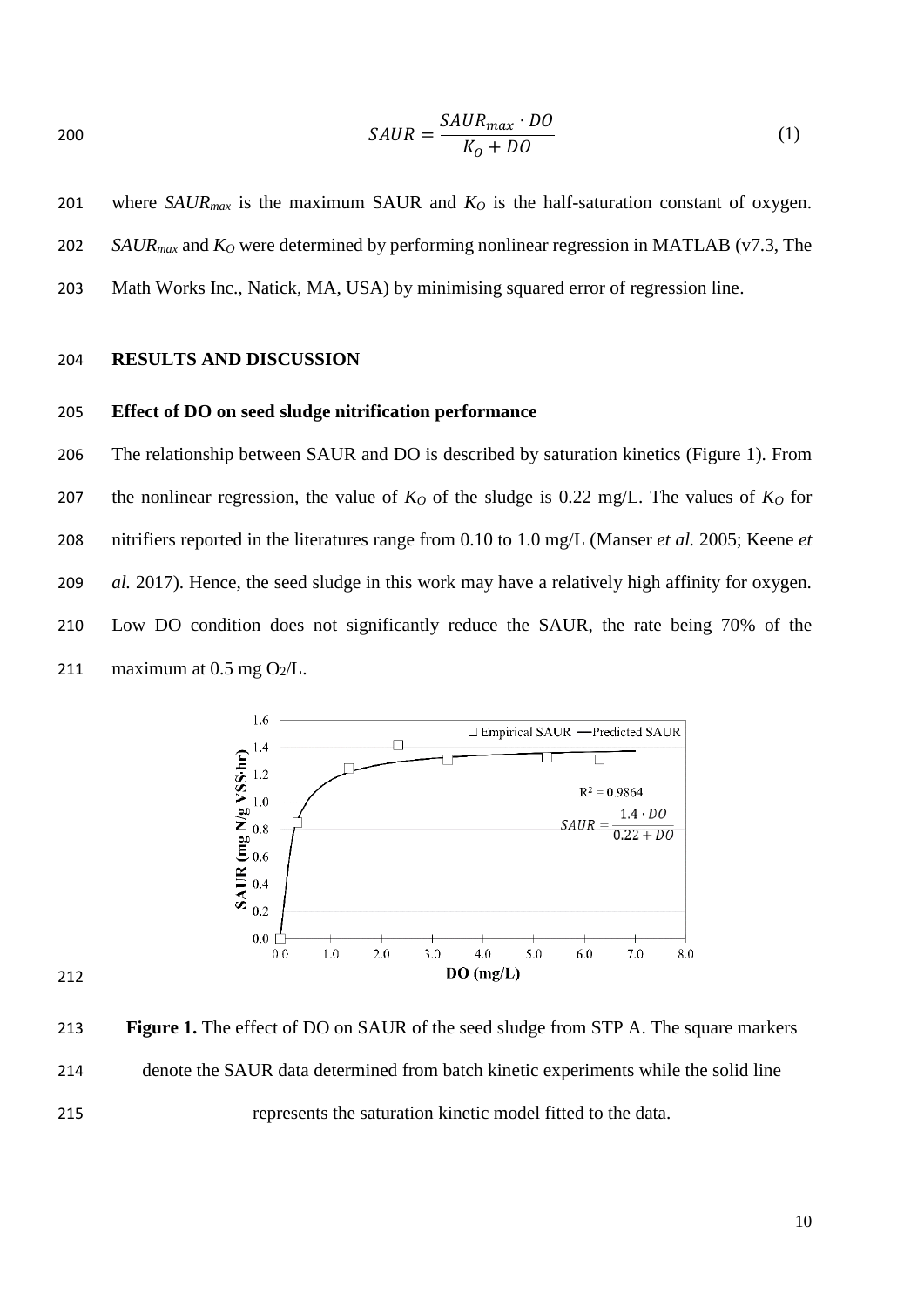The maximum SAUR is estimated to be 1.4 mg N/g VSS∙hr (Figure 1); in the lower range of literatures' values, which range between 1 and 3 mg N/g VSS∙hr (Arnaldos *et al.* 2013; Yang *et al.* 2016).

 The curve fitting using saturation kinetics suggests that nitrifiers in the seed sludge have high oxygen affinity, which matches with the survival strategies of K-strategists, such as *Nitrosospira sp.* and *Nitrospira sp.* (Tchobanoglous *et al.* 2014). *Nitrospira sp.* was reported to be abundant in full-scale STPs and in low-DO reactors (Liu & Wang 2013; Yang *et al.* 2016). In the real plant, pockets of low-DO zones are found in the macro-environment of the aerobic tank (Daigger & Littleton 2014). The non-uniform DO distribution in the macro-environment may be favourable for the growth of K-strategist nitrifiers.

 The batch experiment in this section indicates that operating a nitrification reactor at low DO condition is, in principle, feasible. However, the conditions were artificial (a synthetic medium with only ammonia and alkalinity as feed). Therefore we further examine the effect of low DO in an SBR fed with real wastewater.

# **Performance of low-DO nitrification SBR**

# *Sewage characteristics*

 The COD and TN concentrations of the sewage were characteristics of a low-strength wastewater (Tchobanoglous *et al.* 2014). The total COD (tCOD), soluble COD (sCOD), TN 234 and NH<sub>4</sub>-N were  $280 \pm 24$  mg/L,  $71 \pm 9$  mg/L,  $23 \pm 3$  mg/L and  $17 \pm 3$  mg/L respectively. The 235 sewage  $NO<sub>2</sub>$ -N and  $NO<sub>3</sub>$ -N were  $< 0.5$  mg/L at all times. The tCOD-to-nitrogen (COD/N) ratio of the sewage was approximately 12, which is lower than the typical range of 25 to 35 (Tchobanoglous *et al.* 2014).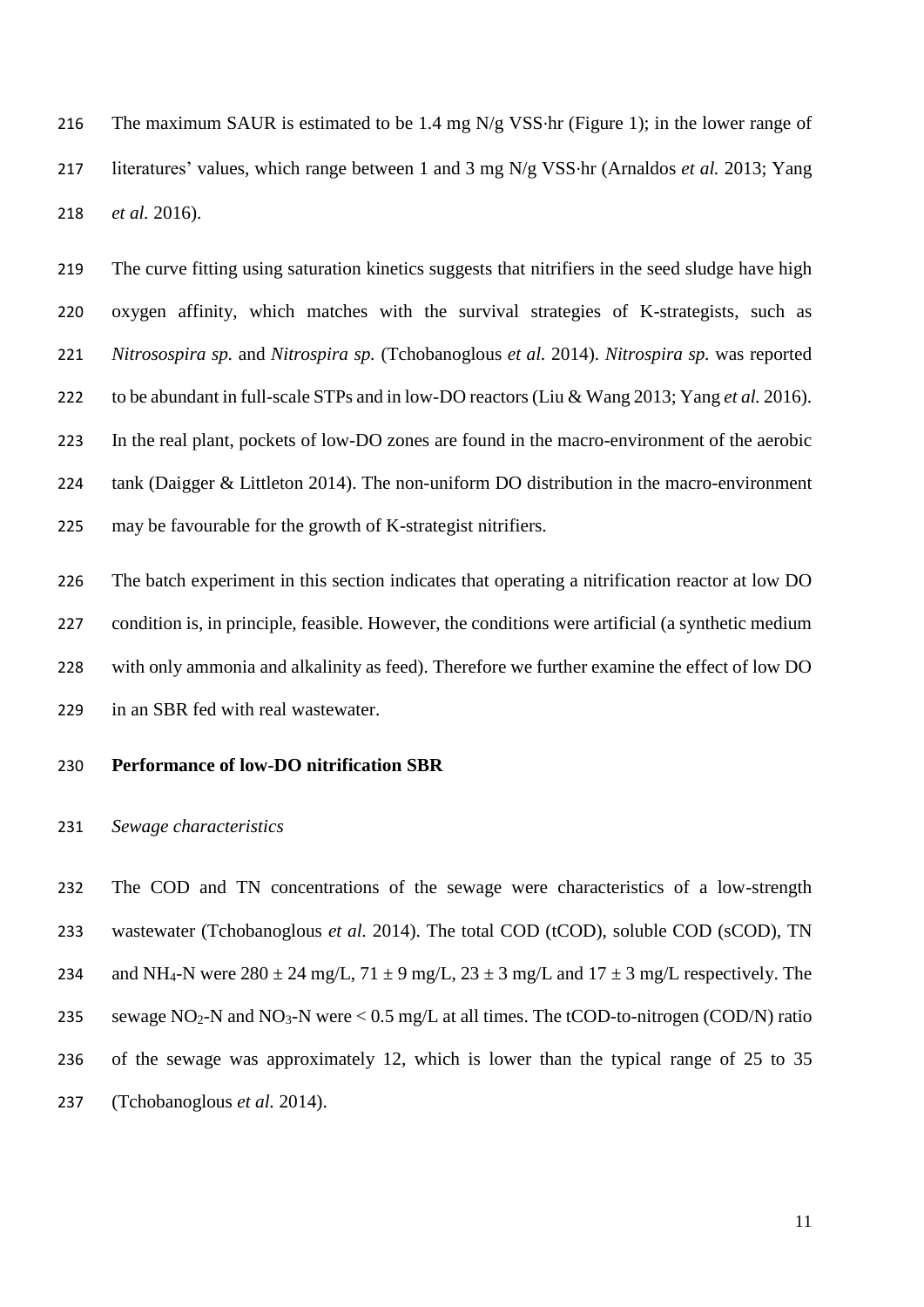### *COD and NH4-N removal efficiency*

 The SBR was operated for 42 days at DO concentration below 0.5 mg/L. The initial TSS and VSS concentrations were 2400 mg/L and 1800 mg/L respectively. Both TSS and VSS concentrations reduced in the first 14 days of SBR operation, after which both concentrations 242 were maintained at  $1500 \pm 200$  mg/L and  $1300 \pm 160$  mg/L respectively. The sCOD removal and nitrification were both stable after 14 days of SBR operation (Figure 2). The reactor 244 typically removed sCOD and NH<sub>4</sub>-N adequately. The effluent sCOD was  $18 \pm 5$  mg/L (Figure 245 2(a)) and the residual organic matter might represent small fraction of non-biodegradable COD 246 (Figure S1(d)). Effluent NH<sub>4</sub>-N was often less than 2 mg/L (Figure 2(b)). The one peak of

effluent ammonia on day 38 was associated with the failure of the impeller.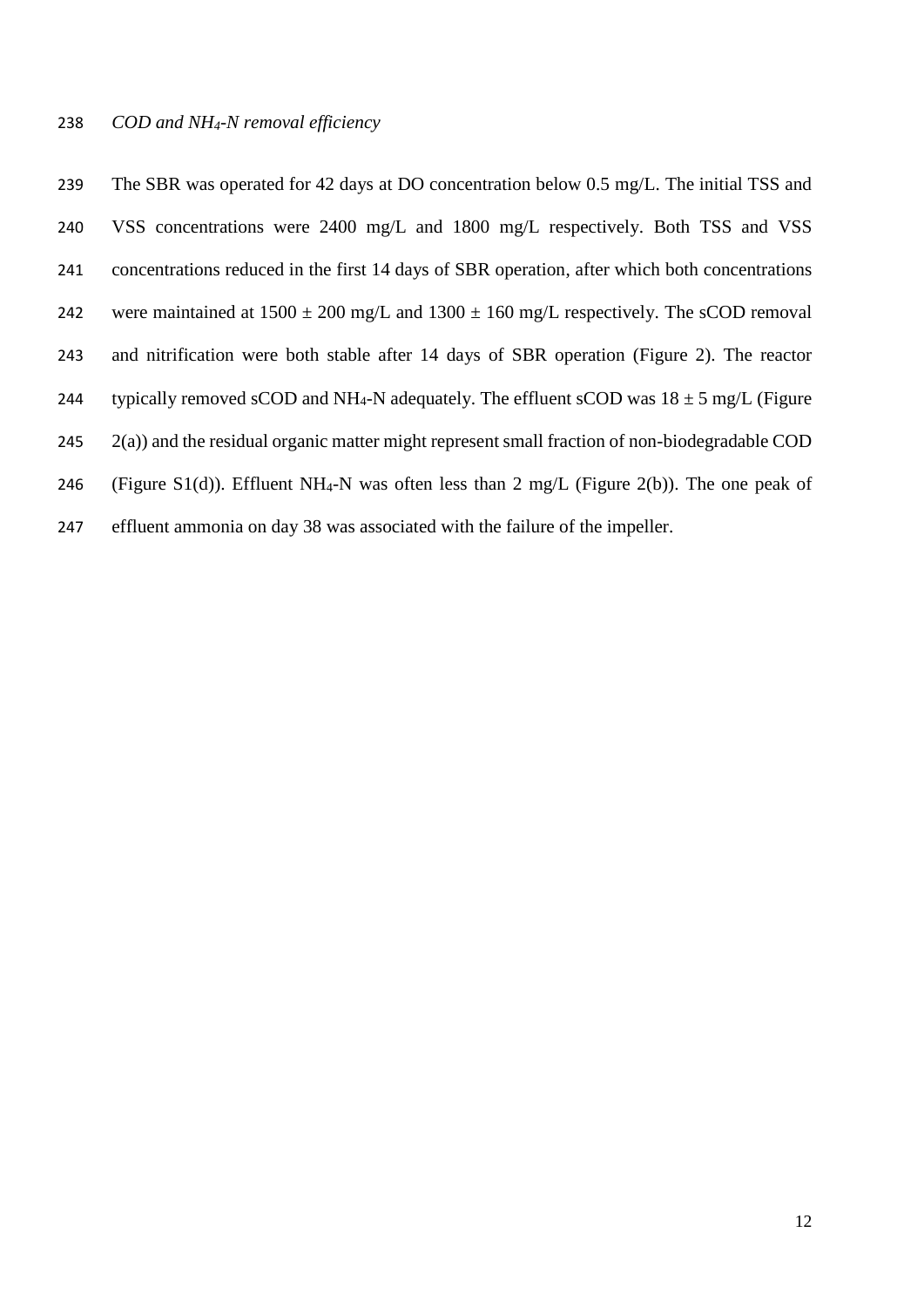

 **Figure 2.** Profiles of (a) sCOD, (b) NH4-N, (c) NO3-N throughout low-DO nitrification SBR operation.

251 The adaptation period in this study (14 days) is much shorter than 25 and 140 days reported by Fitzgerald *et al.* (2015) and Arnaldos *et al.* (2013) respectively. The rapid appearance of active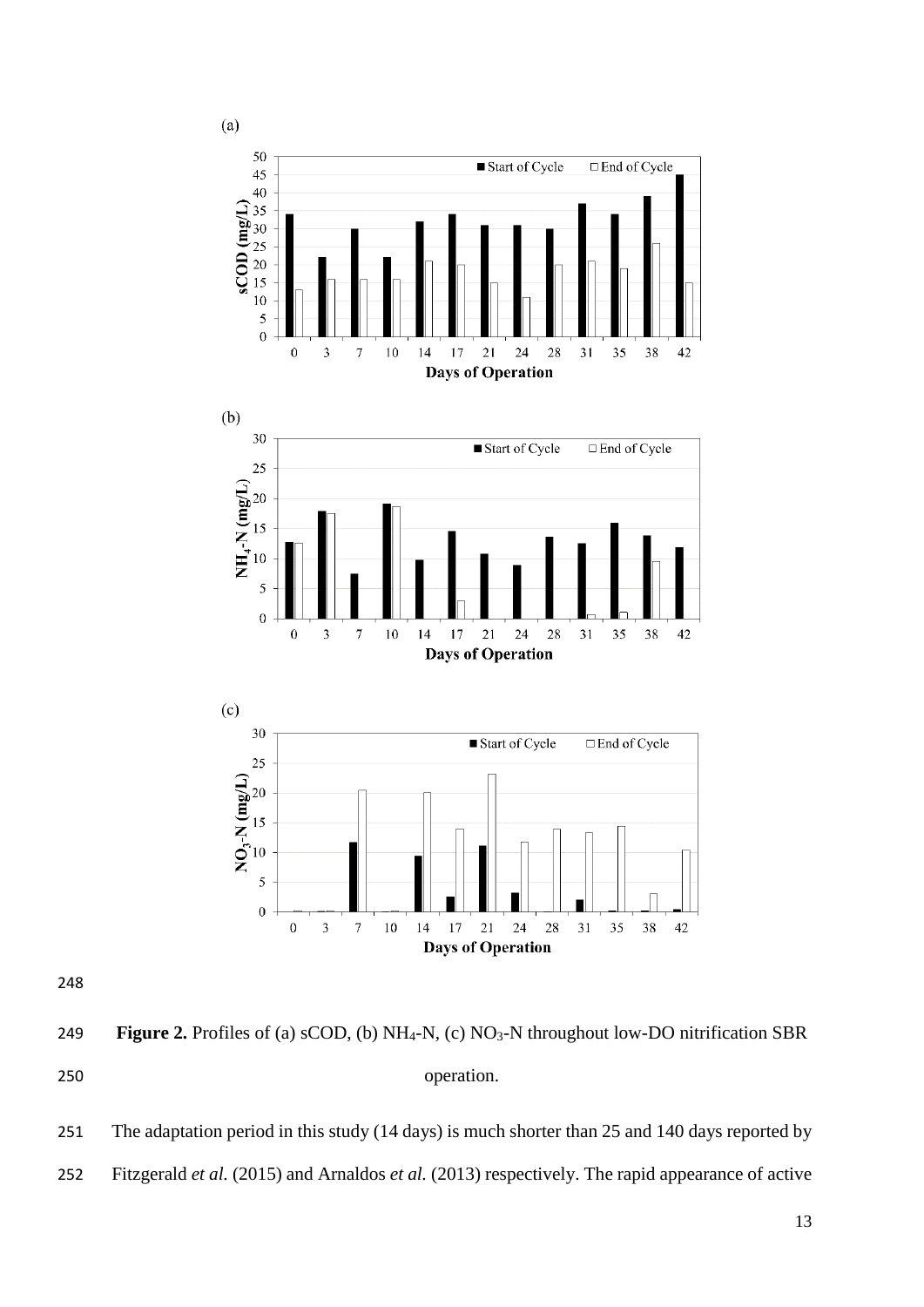nitrification could be caused by either the more rapid growth of nitrifiers at warmer temperature or the high proportion of suitably adapted organisms in the seed sludge. Using a simple model 255 of AOB adaptation developed by Ofiteru and Curtis (2009), the adaptation of AOB to low DO condition was simulated. The simulation suggests that the adaptation is more sensitive to the initial AOB concentrations than the nitrifiers' maximum growth rate. Presumably the seed sludge used in low-DO nitrification studies by Arnaldos *et al.* (2013) and Fitzgerald *et al.* (2015) were from conventional aerobic sludges and so a longer acclimation period was required for the adaptation of aerobic sludge in low DO condition.

 Low COD concentration in the sewage may have contributed to the active nitrification in low- DO condition by reducing the oxygen competition between heterotrophs and nitrifiers. Satoh *et al.* (2000) reported a decreased in AOB population relative to heterotrophs when biodegradable organics was introduced, suggesting that heterotrophs may outcompete AOB for oxygen. Hanaki *et al.* (1990) also suggested that addition of COD would hamper nitrification performance by encouraging heterotrophs' growth.

 Despite the low DO concentrations, all the ammonia was converted into nitrate (Figure 2(c)). Accumulation of nitrite was not detected in a typical SBR cycle (Figure S1(c)). Low DO level is conventionally associated with the accumulation of nitrite in the nitrification process. However, more recent studies showed that low-DO nitrification could exert selection pressure on certain lineages of NOB that possess high oxygen affinity, thus making NOB a better competitor of oxygen than AOB (Daebal *et al.* 2007; Liu & Wang 2013). Consequently, nitrite consumption by NOB is always higher than its production by AOB. Furthermore, high free ammonia (FA) concentration is a significant factor of nitrite accumulation. FA concentration 275 approximately 9 mg N/L is sufficient to inhibit oxidation of nitrite to nitrate (Tchobanoglous *et al.* 2014). FA concentration in the sewage of this study was less than 0.5 mg/L based on acid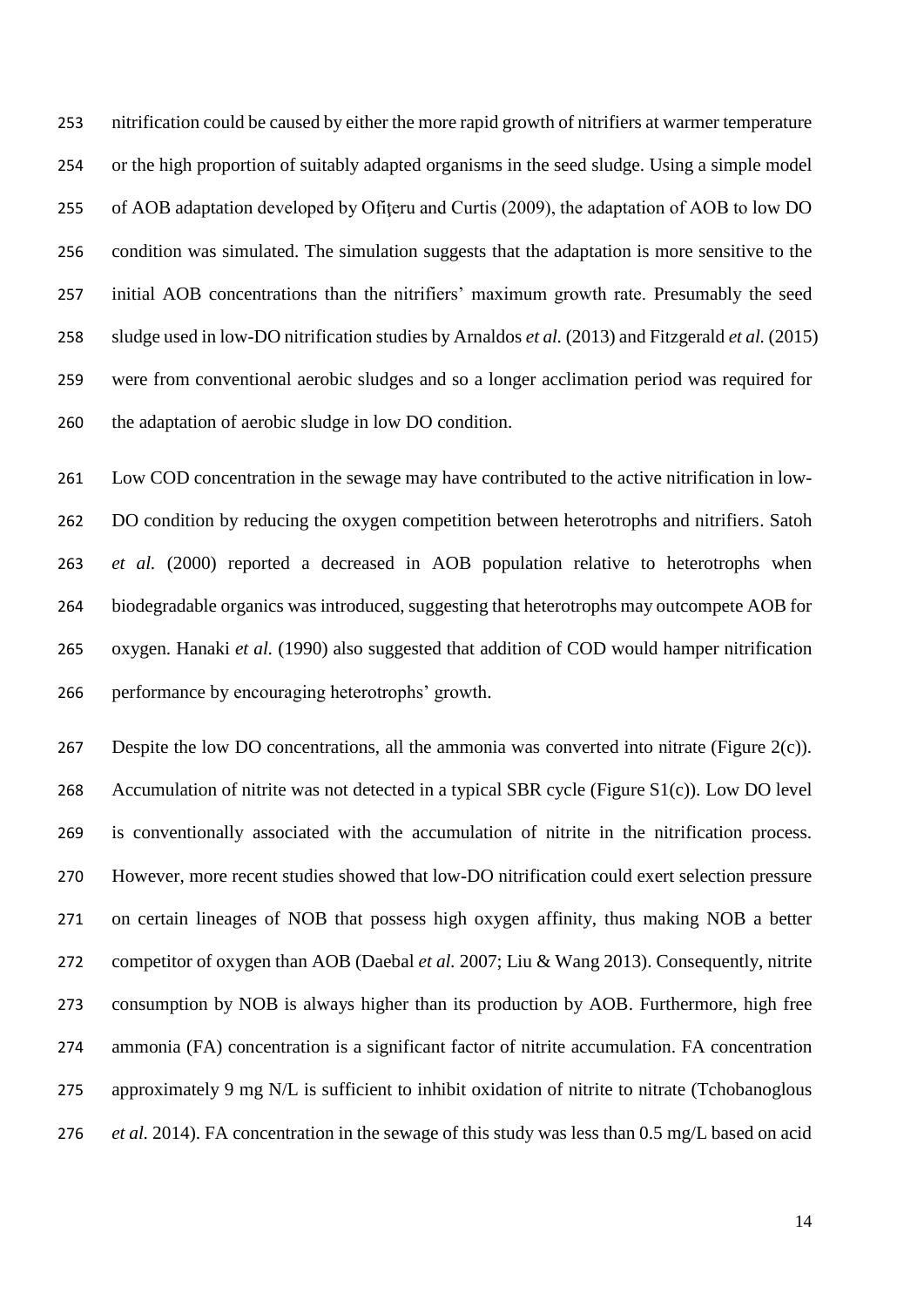dissociation of ammonia. Hence, both increased oxygen affinity of NOB and negligible FA concentration might have contributed to complete oxidation of ammonia to nitrate.

279 Interestingly, Figure 2(c) shows that the NO<sub>3</sub>-N at the beginning of the cycle was negligible 280 between day 28 and day 42, which suggests a loss of  $NO<sub>3</sub>-N$  in the reactor. The theoretical NO<sub>3</sub>-N at the start of an SBR cycle should be 5 mg/L if denitrification did not occur. 282 Denitrification obviously did not occur during the reaction phase because the increase in NO<sub>3</sub>-283 N is equivalent to the NH<sub>4</sub>-N reduction (Figure 2(b) and Figure 2(c)). Thus, denitrification might have occurred during the settling phase. Significant denitrification in clarification step has been reported by previous studies (Siegrist *et al.* 1995; Mikola *et al.* 2014). The condition in the settling phase was favourable for denitrification because of the anoxic environment, the decay of biomass was found to provide the COD required for denitrification (Siegrist *et al.* 288 1995). The detailed profiling of  $NO<sub>3</sub>-N$  in the settling phase would be useful to determine the efficiency of denitrification in future works.

*Rate of nitrification*

291 The specific rate of accumulation of NH<sub>4</sub>-N and NO<sub>3</sub>-N were  $1.8 \pm 0.4$  mg N/g VSS⋅hr though low DO concentration was maintained (Figure 3). The rate of NH4-N uptake at steady-state low-DO nitrification reactor operation (> 14 days; Figure 3) appeared to be 1.3 times higher than that of the seed sludge (Figure 1). A modest increase in rate of nitrification is expected as the sludge adapts to low DO condition. When compared with literature, Yang *et al.* (2016) reported 3 mg N/g VSS∙hr of NH4-N uptake at DO concentration between 1 and 2 mg/L. Low- DO nitrification study conducted by Arnaldos *et al.* (2013) also reported nitrification rate close to 4 mg N/g TSS∙hr at DO concentration of 0.1 mg/L. Thus, the rate of nitrification in this work is still relatively low. One of the reasons could be the high nitrifier abundance in other studies (Arnaldos *et al.* 2013; Yang *et al.* 2016). For example, Arnaldos *et al.* (2013) found that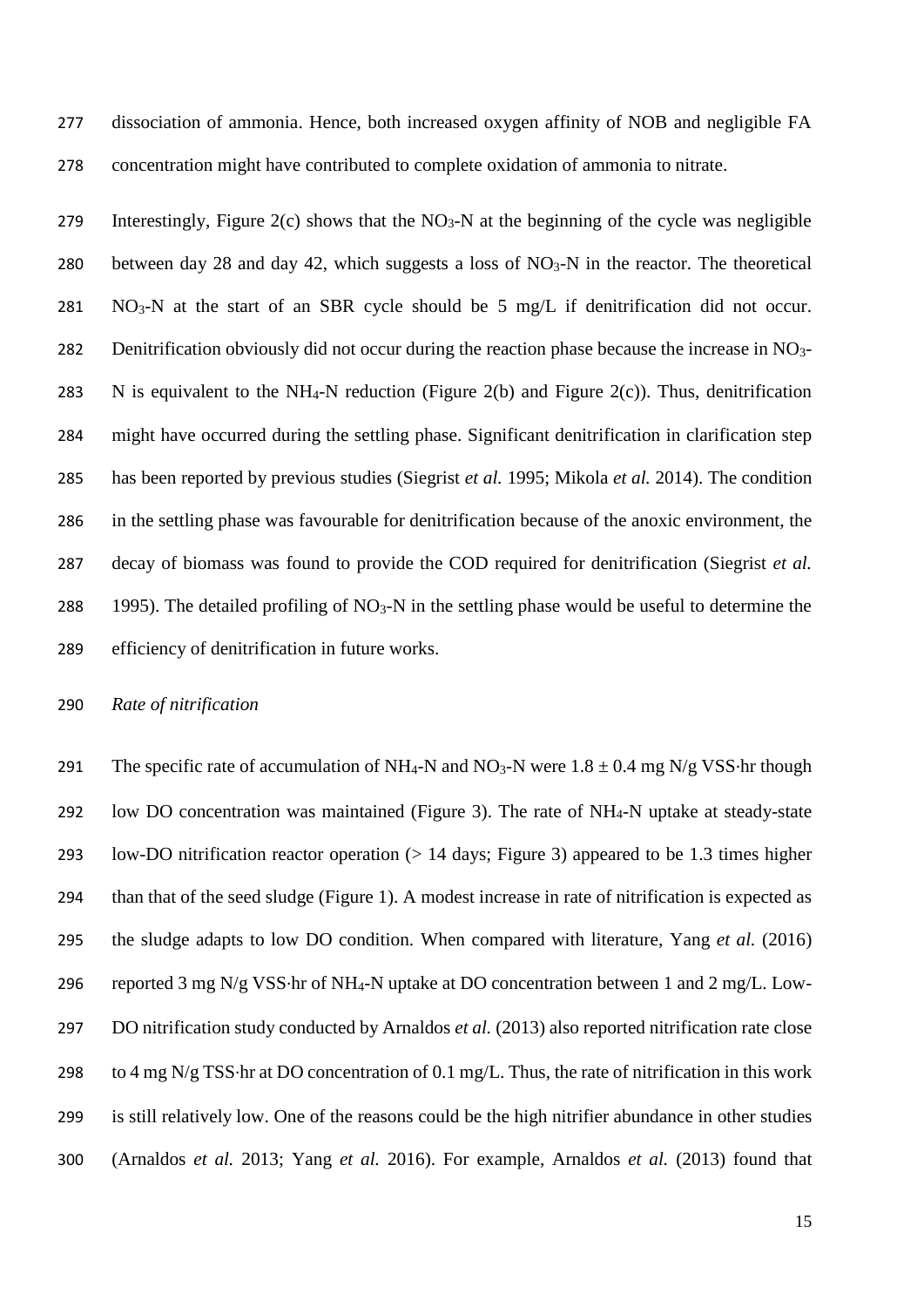nitrifiers constituted nearly half of the total bacteria in their reactor. Also, Yang *et al.* (2016) 302 reported nitrifiers' abundance in the order of  $10^{10}$  copies/g VSS, which is significantly higher 303 than the typical abundance  $(10^6 \text{ to } 10^8 \text{ copies/mL})$  published elsewhere (Bellucci *et al.* 2011; Fitzgerald *et al.* 2015).



**Figure 3.** Profiles of rates of accumulation for NH4-N and NO3-N throughout SBR operation.

# **Proportional abundance of nitrifiers and denitrifiers in low-DO nitrification SBR**

 16S rRNA amplicon sequencing data identified more than 746 known taxonomies but only 20 taxonomies were present in more than 1% throughout the SBR operation. The top three most abundant organisms in the sludge are *Saprospiraceae* family (13 ± 2%), *Sphingobacteriales* 311 order  $(5 \pm 1\%)$  and *envOPS12* order  $(3 \pm 0.5\%)$ . Figure 4 shows the four most abundant taxonomies that associate with nitrification and denitrification. The information was extracted from the taxa plots generated by core diversity analysis in QIIME.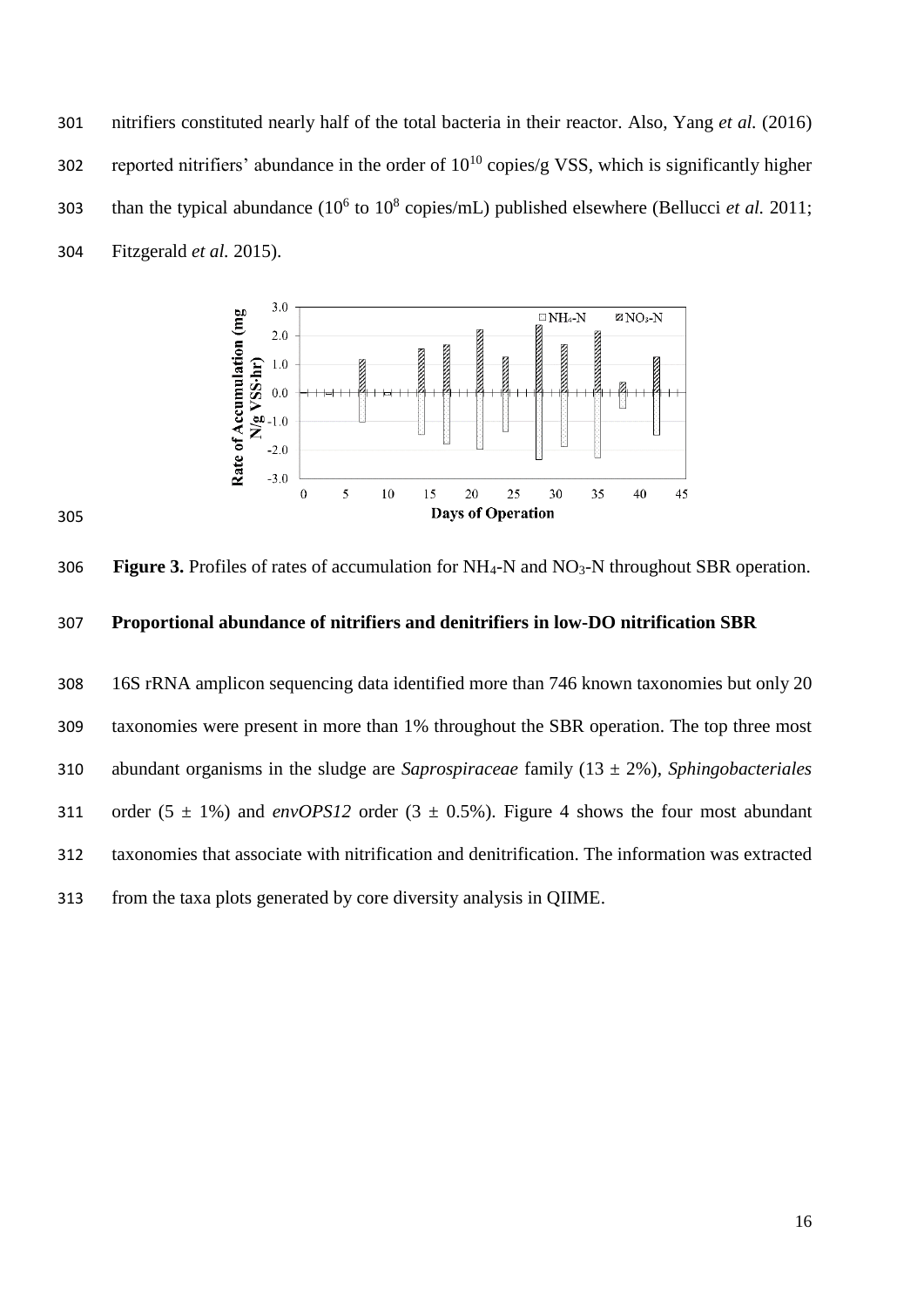

**Figure 4.** Population dynamics of significant OTUs present in the low-DO nitrification reactor.

 The microbes related to the family *Nitrosomonadaceae* and genus *Nitrospira* were found to be the most abundant AOB and NOB respectively. *Nitrobacter*-related NOB were not detected by 16S rRNA amplicon sequencing. FISH analysis supports the presence of *Nitrosomonadaceae*- related AOB and *Nitrospira*-related NOB detected by 16S rRNA amplicon sequencing (Figure S2).

 Genus *Nitrospira* and family *Nitrosomonadaceae* each represent 1% to 3% of total biomass. The family *Nitrosomonadaceae* is known to be able to oxidise ammonia autotrophically to nitrite. Members of the genus *Nitrospira* are known to be chemolithoautotrophic aerobic NOB. *Nitrospira*-related NOB has been described as K-strategists organisms that survive in low substrate concentrations. Strains related to *Nitrospira sp.* have been observed in other nitrification studies (Yang *et al.* 2016). For instance, Yang *et al.* (2016) has observed the coexistence of large population of *Nitrospira sp.* with AOB in reduced DO aerobic tanks of a water reclamation plant in Singapore.

 To further examine the diversity and phylogeny of the unidentified *Nitrospira sp.*, a phylogenetic tree was constructed for all the 224 OTUs within the *Nitrospira* genus (Figure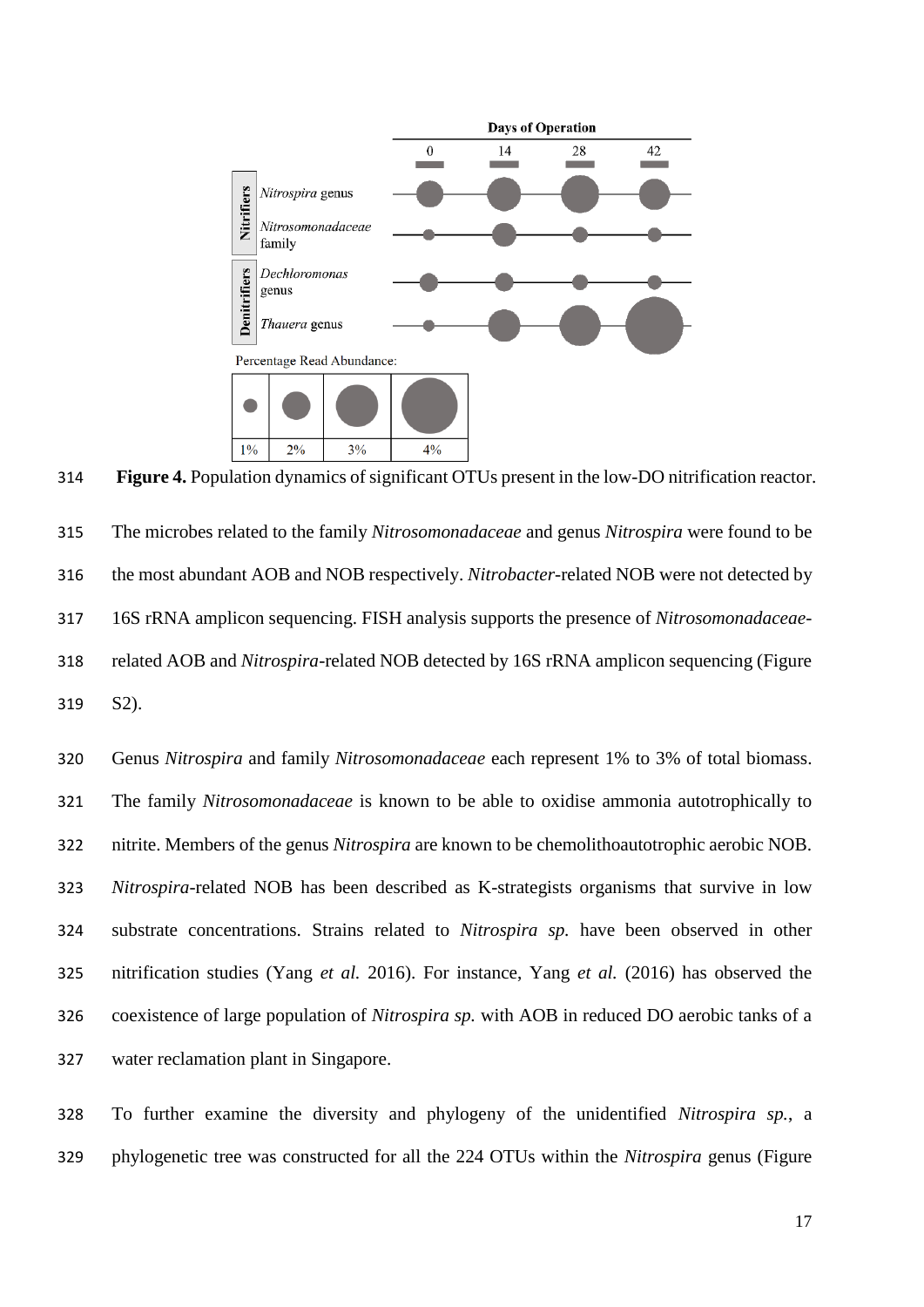5(a)). Most of the OTUs are clustered into two equally divided clades, termed Clade A and 331 Clade B here. The average sequence similarity within each clade is  $98 \pm 2\%$  based on p-distance matrix, which suggests OTUs in each clade could be related down to species level (sequence similarity > 97%). Thus, a representative sequence from each clade was generated based on the highest frequency of nucleotide base at each position. The representative sequences were aligned with other known *Nitrospira* 16S rRNA-coding sequences to construct a phylogenetic tree (Figure 5(b)). Figure 5(b) shows that Clade A (52% of total OTUs) of the *Nitrospira sp.* detected in this study is closely related to *Ca. Nitrospira defluvii*, while Clade B (47% of total OTUs) is closely related to one of the comammox strains, *Ca. Nitrospira nitrosa* (van Kessel *et al.* 2015).

 *Ca. Nitrospira defluvii* is classified into sublineage I of *Nitrospira sp.* based on 16S rRNA phylogeny and is an important NOB in sewage treatment (Daims *et al.* 2001b; Lücker *et al.* 2010). Lücker *et al.* (2010) found that the key enzyme nitrite oxidoreductase (nxr) in *Ca. Nitrospira defluvii* differs significantly with other *Nitrospira sp.* but shares the closest homolog with an anammox bacteria (*Ca. Kuenenia stuttgartiensis*). *Ca. Nitrospira defluvii* also lacks protection mechanism against oxidative stress commonly present in *Nitrospira* (Lücker *et al.* 2010). Thus, *Ca. Nitrospira defluvii* may be an important NOB in low-DO nitrifying systems.

 van Kessel *et al.* (2015) identified some strains of the genus *Nitrospira* as comammox bacteria, so called because of their ability to completely oxidise ammonia to nitrate. The BLAST alignment of the representative 16S rRNA gene sequence of Clade B in this work and *Ca. Nitrospira nitrosa* showed 99% sequence identity. Therefore, the presence of comammox- related *Nitrospira sp.* supports the earlier finding on complete oxidation of ammonia to nitrate in the low-DO nitrification reactor. The other two strains of comammox bacteria, *Ca. Nitrospira inopinata* and *Ca. Nitrospira nitrificans* are phylogenetically distant from the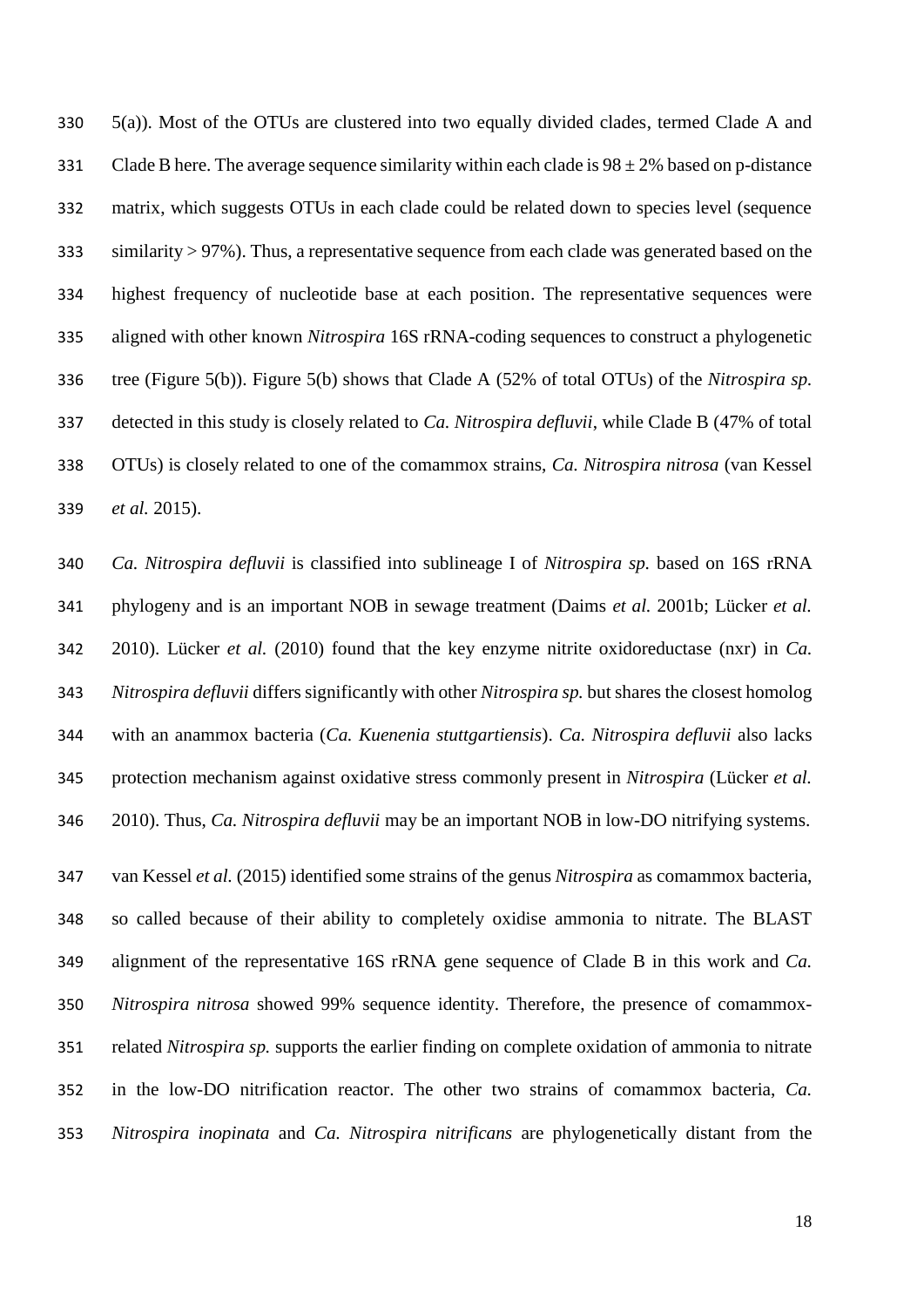- members of the *Nitrospira sp.* detected in this study (Daims *et al.* 2015; van Kessel *et al.* 2015).
- Thus, these two comammox strains are not included in Figure 5(b).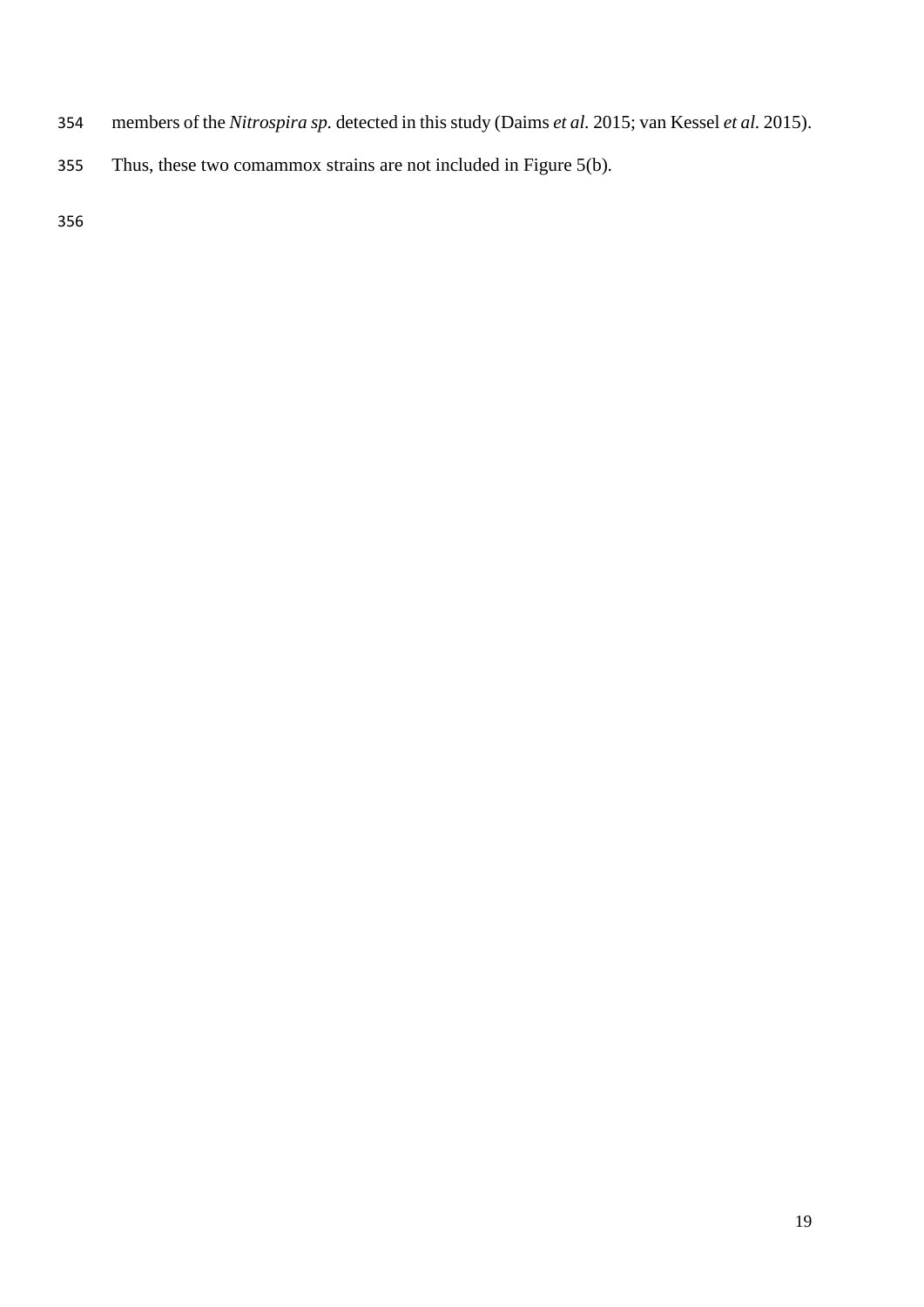

 **Figure 5.** Neighbour-joining phylogenetic tree of the *Nitrospira sp.* 16S rRNA gene sequences showing the relationship (a) amongst all 223 OTUs belong to *Nitrospira* genus in this study, and (b) between the representative sequences of *Nitrospira sp.* (marked with \*) obtained from low-DO nitrification reactor and reference sequences in the GenBank database. Numbers in parenthesis indicate the frequencies of OTUs exhibiting the same 16S rRNA gene sequences. Bootstrap values are shown in percentages of 1000 replicates. The defined sublineages of the genus *Nitrospira* (Daims *et al.* 2001b) were indicated by roman numerals adjacent to the square brackets. The shaded branches indicate the closest phylogenetic relationship between the present study sequence and the available reference sequence.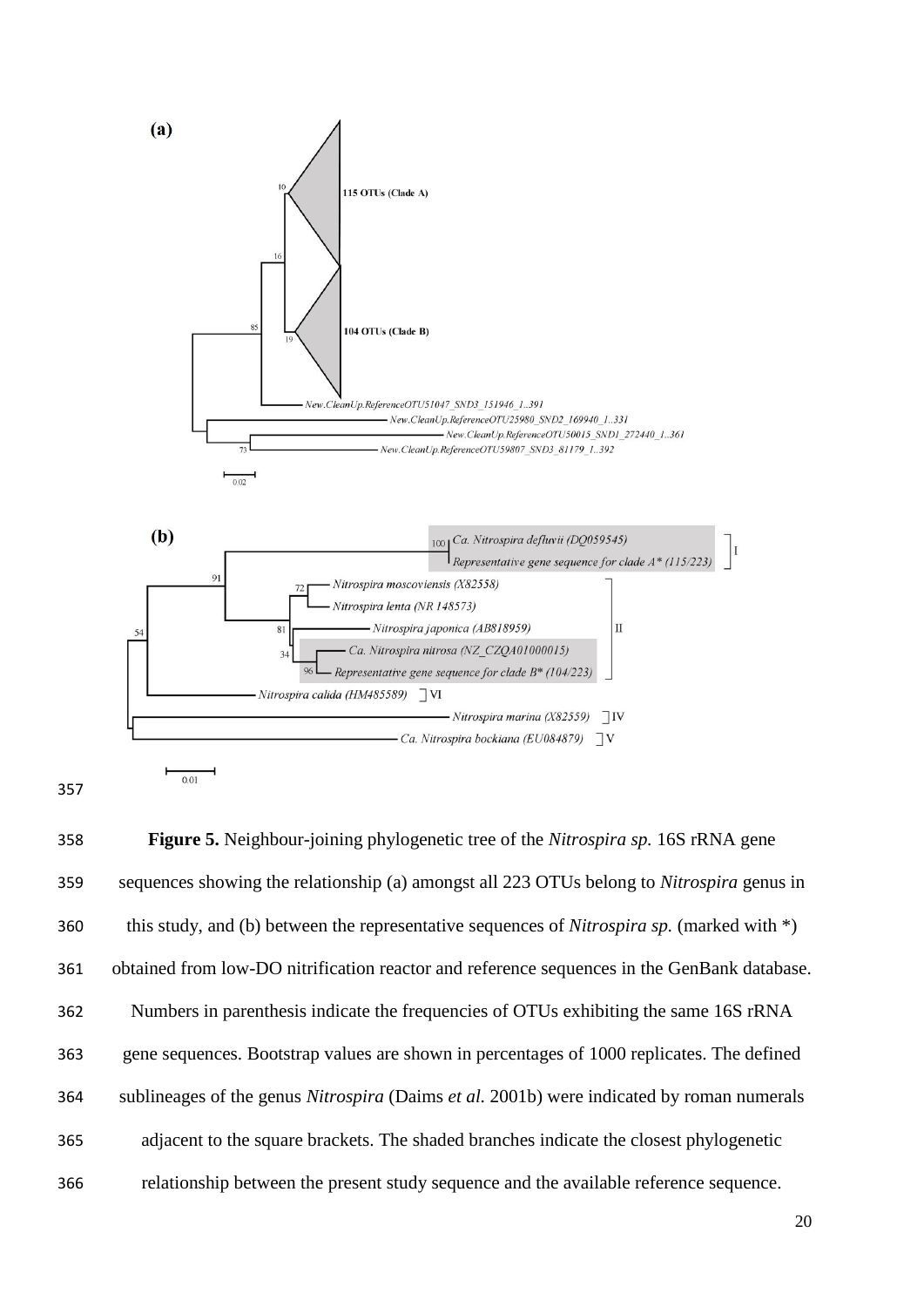The role of comammox bacteria in wastewater treatment system is still uncertain (van Kessel *et al.* 2015; Chao *et al.* 2016; Gonzalez-Martinez *et al.* 2016). Phylogenetic analyses conducted by van Kessel *et al.* (2015) suggested that *Ca. Nitrospira nitrosa* was present in engineered systems, including wastewater treatment plant and drinking water distribution system. Conversely, both Chao *et al.* (2016) and Gonzalez-Martinez *et al.* (2016) inferred that comammox-like bacteria probably do not play an important role because of their low abundance (< 0.1%) in wastewater treatment plants. Chao *et al.* (2016) hypothesised that the operating conditions in wastewater treatment plants are not favourable for the growth of 375 comammox bacteria as they are known to proliferate in low-substrate  $\left($  < 10 NH<sub>4</sub><sup>+</sup>mg/L, < 22 376 mg NO<sub>2</sub><sup>-</sup>/L) and hypoxic conditions (< 0.1 mg O<sub>2</sub>/L) (van Kessel *et al.* 2015). In this study, the low-substrate and the low-DO environment in the nitrification reactor could promote the growth of comammox-related bacteria. Besides, the comammox-related *Nitrospira sp.* was also detected in the seed sludge of the low-DO nitrification reactor, suggesting their potential role in nitrification in the tropical STPs. Further research is required to clarify the role of comammox bacteria in the tropical wastewater treatment systems.

 Denitrifying bacteria were present in the low-DO nitrifying sludge. Denitrifiers related to the genera *Dechloromonas* and *Thauera* were present with average abundances of 1.3% and 2.8% respectively. Interestingly, the genus *Thauera* was present in less than 1% in the inoculum but gradually enriched to beyond 4%. The presence of denitrifying community in this study may have contributed to the possible denitrification activity in the settling phase. The possible reason for the absence of denitrification activity during the 300-minute reaction phase could be that the denitrifiers preferentially use oxygen as an electron acceptor. Thus, further study is required to achieve nitrogen removal from tropical sewage via nitrification and denitrification in low-DO environment.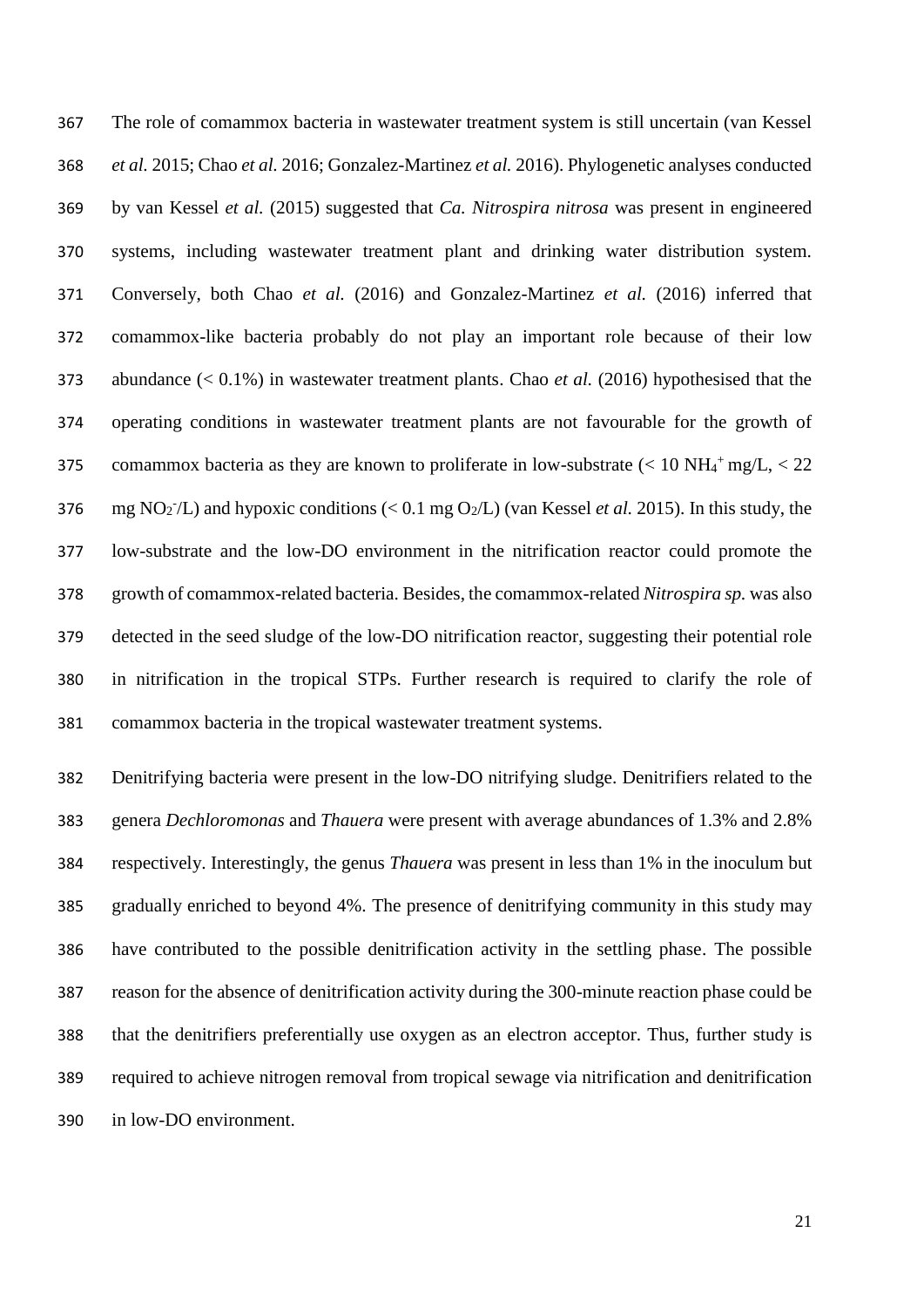### **Energy savings of low-DO nitrification**

 The amount of energy reduction to operate a low-DO nitrification process (0.5 mg/L) relative to conventional nitrification process (2 mg/L) was estimated based on oxygen transfer rate to maintain biological activities and bulk DO level in the tropical sewage (30ºC) (Tchobanoglous *et al.* 2014). The calculation assumes surface aerator was used to provide aeration. The 396 estimated energy reduction is 23% of the energy required to operate the process at 2 mg  $O_2/L$ . Keene *et al.* (2017) reported estimated energy reduction of the similar range (25%) when 398 operating a biological nutrient removal process at 0.33 mg  $O_2/L$  relative to higher DO 399 concentrations  $(0.9 - 4.3 \text{ mg/L})$ . The reduction in aeration energy requirement offers a strategy to improve the energy efficiency of STPs.

## **CONCLUSIONS**

 Efficient removal of ammonia from tropical sewage was achieved in low-DO condition (< 0.5 403 mg  $O_2/L$ ) through batch kinetic experiments and lab-scale SBR operation. Short adaptation period of the seed sludge to low-DO condition was observed, possibly due to the high proportional abundance of AOB in the seed sludge. Operating a low-DO nitrification process was estimated to reduce 23% of the aeration energy requirement when compared to 407 conventional nitrification process  $(2 \text{ mg } O_2/L)$ .

 AOB and NOB related to family *Nitrosomonadaceae* and genus *Nitrospira,* respectively were the dominant nitrifiers in the low-DO nitrifying system. The unidentified members of the genus *Nitrospira* detected in this study were closely related to *Ca. Nitrospira defluvii* and *Ca. Nitrospira nitrosa* (comammox organism). More investigations to quantify nitrifiers and comammox organisms in the sludge will be required. Denitrifiers were also detected in the low-DO nitrification reactor, suggesting the possibility to achieve nitrogen removal from tropical sewage in future study.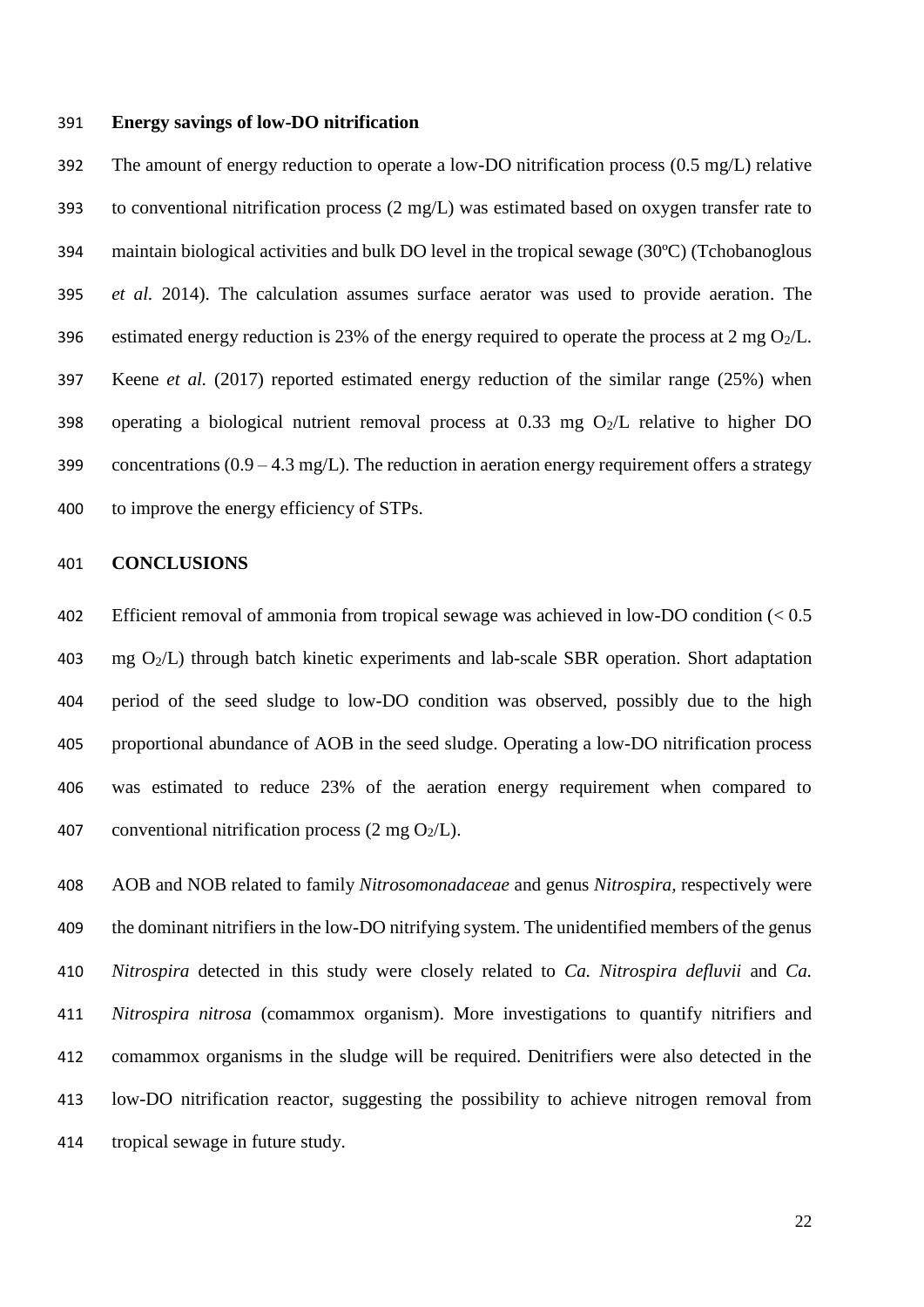### **ACKNOWLEDGEMENT**

 The authors would like to thank The Royal Society, Academy of Sciences Malaysia and Malaysian Industry-Government Group for High Technology (MIGHT) for financing this research study through Newton Advanced Fellowship. In addition, this work was partially funded by Indah Water Konsortium Sdn. Bhd..

## **REFERENCES**

- Amann, R. I., Krumholz, L., & Stahl, D. A. 1990 Fluorescent-oligonucleotide probing of
- whole cells for determinative, phylogenetic, and environmental studies in

microbiology. *Journal of Bacteriology* **172**(2), 762-770.

Arnaldos, M., Kunkel, S. A., Stark, B. C., & Pagilla, K. R. 2013 Enhanced heme protein

 expression by ammonia-oxidizing communities acclimated to low dissolved oxygen conditions. *Applied Microbiology and Biotechnology* **97**(23), 10211-10221.

- Bellucci, M., Ofiţeru, I. D., Graham, D. W., Head, I. M., & Curtis, T. P. 2011 Low-
- Dissolved-Oxygen Nitrifying Systems Exploit Ammonia-Oxidizing Bacteria with
- Unusually High Yields. *Applied and Environmental Microbiology* **77**(21), 7787-7796.
- Caporaso, J. G., Kuczynski, J., Stombaugh, J., Bittinger, K., Bushman, F. D., Costello, E. K.,
- Fierer, N., Peña, A. G., Goodrich, J. K., Gordon, J. I., Huttley, G. A., Kelley, S. T.,
- Knights, D., Koenig, J. E., Ley, R. E., Lozupone, C. A., McDonald, D., Muegge, B.
- D., Pirrung, M., Reeder, J., Sevinsky, J. R., Turnbaugh, P. J., Walters, W. A.,
- Widmann, J., Yatsunenko, T., Zaneveld, J., & Knight, R. 2010 QIIME allows analysis of high-throughput community sequencing data. *Nature Methods* **7**(5), 335-336.
- Chao, Y., Mao, Y., Yu, K., & Zhang, T. 2016 Novel nitrifiers and comammox in a full-scale
- hybrid biofilm and activated sludge reactor revealed by metagenomic approach.
- *Applied Microbiology and Biotechnology* **100**(18), 8225-8237.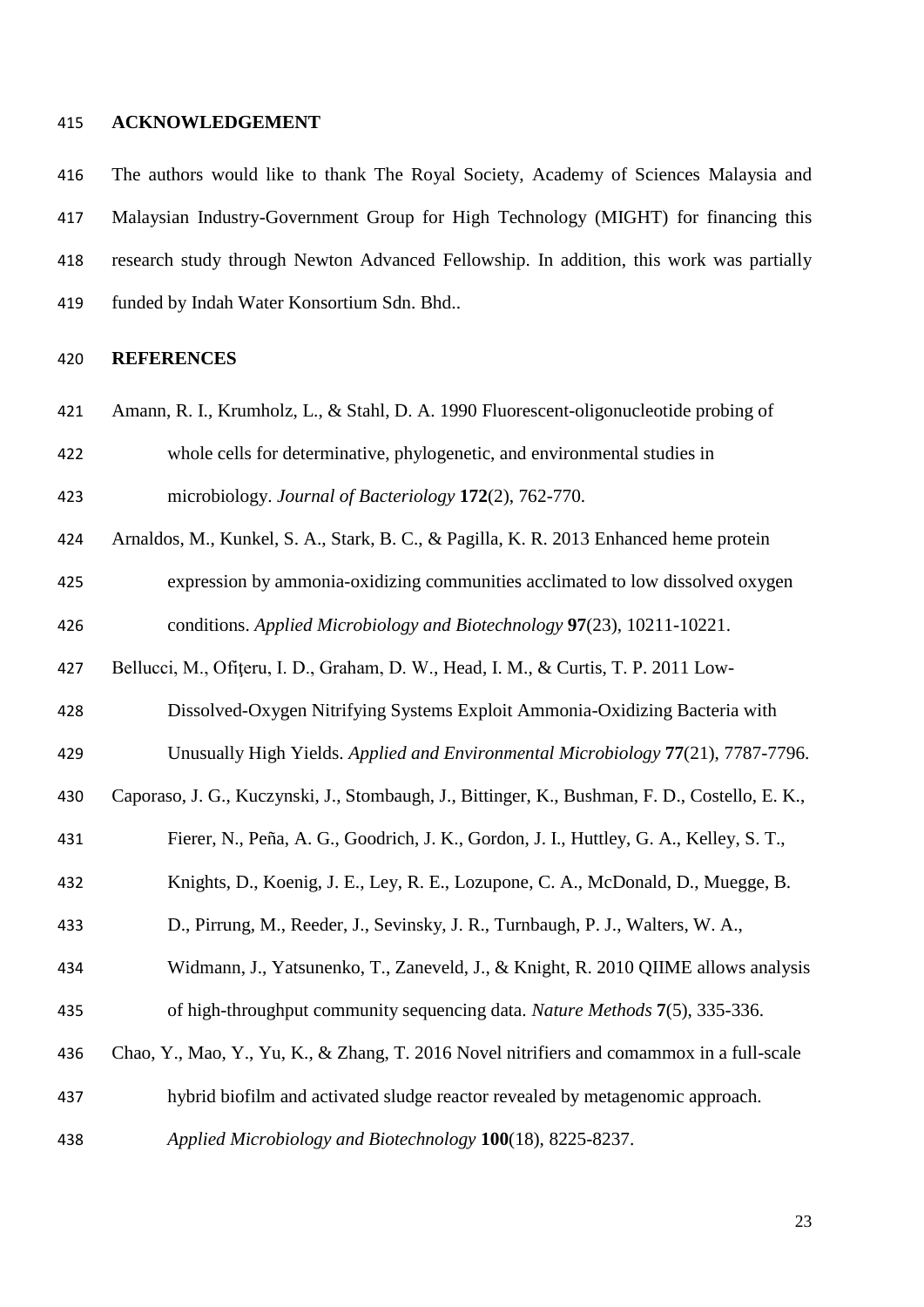| 439 | Daebal, H., Manser, R., & Gujer, W. 2007 Exploring temporal variations of oxygen           |
|-----|--------------------------------------------------------------------------------------------|
| 440 | saturation constants of nitrifying bacteria. Water Research 41(5), 1094-1102.              |
| 441 | Daigger, G. T., & Littleton, H. X. 2014 Simultaneous Biological Nutrient Removal: A State- |
| 442 | of-the-Art Review. Water Environment Research 86(3), 245-257.                              |
| 443 | Daims, H., Brühl, A., Amann, R., Schleifer, K.-H., & Wagner, M. 1999 The Domain-specific   |
| 444 | Probe EUB338 is Insufficient for the Detection of all Bacteria: Development and            |
| 445 | Evaluation of a more Comprehensive Probe Set. Systematic and Applied                       |
| 446 | Microbiology 22(3), 434-444.                                                               |
| 447 | Daims, H., Lebedeva, E. V., Pjevac, P., Han, P., Herbold, C., Albertsen, M., Jehmlich, N., |
| 448 | Palatinszky, M., Vierheilig, J., Bulaev, A., Kirkegaard, R. H., von Bergen, M., Rattei,    |
| 449 | T., Bendinger, B., Nielsen, P. H., & Wagner, M. 2015 Complete nitrification by             |
| 450 | Nitrospira bacteria. Nature 528, 504-509.                                                  |
| 451 | Daims, H., Nielsen, J. L., Nielsen, P. H., Schleifer, K.-H., & Wagner, M. 2001b In Situ    |
| 452 | Characterization of Nitrospira-Like Nitrite-Oxidizing Bacteria Active in Wastewater        |
| 453 | Treatment Plants. Applied and Environmental Microbiology 67(11), 5273-5284.                |
| 454 | Daims, H., Ramsing, N. B., Schleifer, K.-H., & Wagner, M. 2001a Cultivation-Independent,   |
| 455 | Semiautomatic Determination of Absolute Bacterial Cell Numbers in Environmental            |
| 456 | Samples by Fluorescence In Situ Hybridization. Applied and Environmental                   |
| 457 | Microbiology 67(12), 5810-5818.                                                            |
| 458 | DOE. 2009 Environmental Quality Act 1974: Environmental Quality (Sewage) Regulations       |
| 459 | 2009. https://www.doe.gov.my/portalv1/wp-                                                  |
| 460 | content/uploads/2015/01/Environmental_Quality_Sewage_Regulations_2009_-                    |
|     |                                                                                            |

\_P.U.A\_432-2009.pdf (accessed 14 June 2017)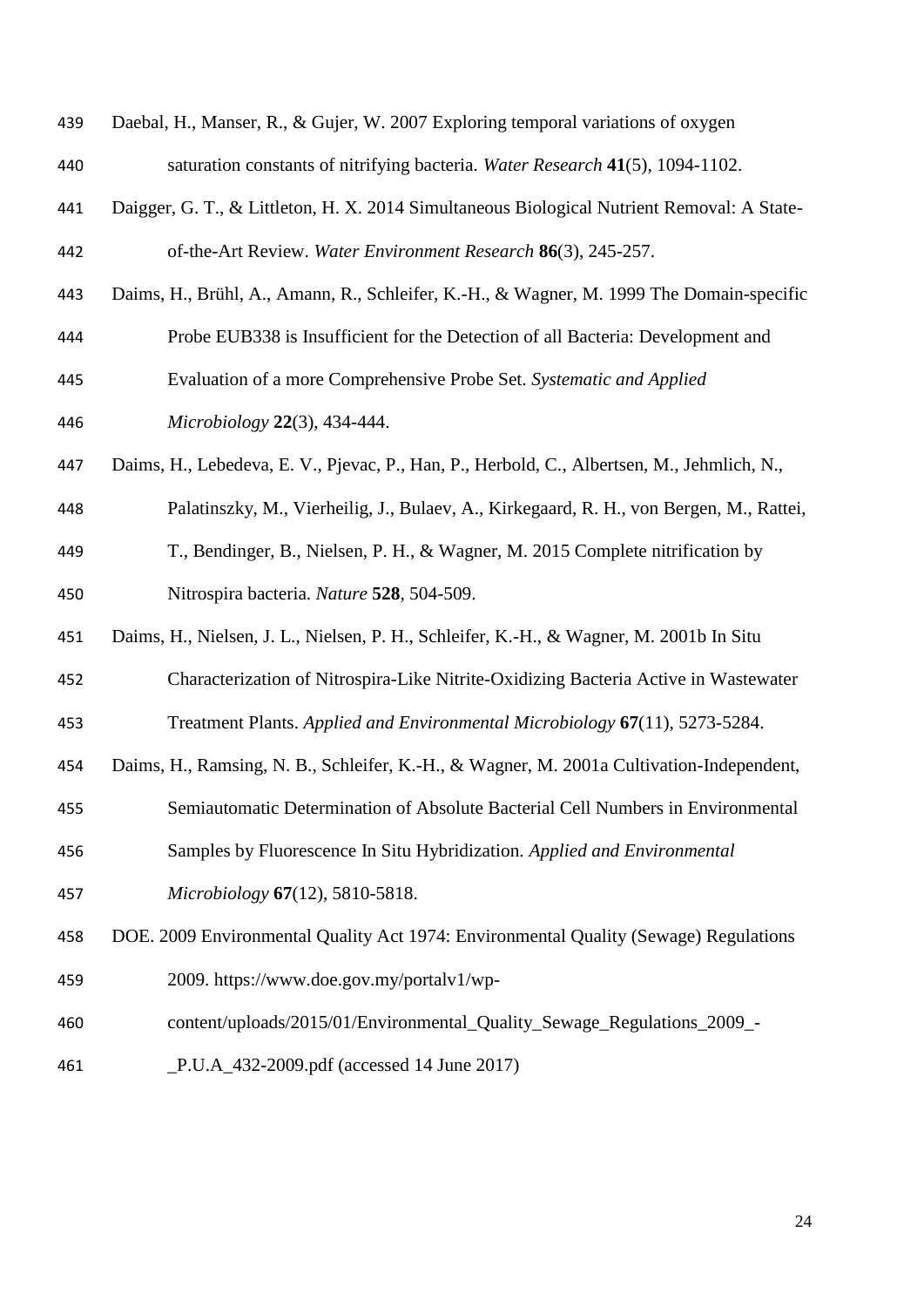| 462 | Fitzgerald, C. M., Camejo, P., Oshlag, J. Z., & Noguera, D. R. 2015 Ammonia-oxidizing        |
|-----|----------------------------------------------------------------------------------------------|
| 463 | microbial communities in reactors with efficient nitrification at low-dissolved oxygen.      |
| 464 | Water Research 70, 38-51.                                                                    |
| 465 | Gonzalez-Martinez, A., Rodriguez-Sanchez, A., van Loosdrecht, M. C. M., Gonzalez-Lopez,      |
| 466 | J., & Vahala, R. 2016 Detection of comammox bacteria in full-scale wastewater                |
| 467 | treatment bioreactors using tag-454-pyrosequencing. Environmental Science and                |
| 468 | Pollution Research 23(24), 25501-25511.                                                      |
| 469 | Hanaki, K., Wantawin, C., & Ohgaki, S. 1990 Nitrification at Low Levels of Dissolved         |
| 470 | Oxygen with and without Organic Loading in a Suspended-Growth Reactor. Water                 |
| 471 | Research 24(3), 297-302.                                                                     |
| 472 | Keene, N. A., Reusser, S. R., Scarborough, M. J., Grooms, A. L., Seib, M., Domingo, J. S., & |
| 473 | Noguera, D. R. 2017 Pilot plant demonstration of stable and efficient high rate              |
| 474 | biological nutrient removal with low dissolved oxygen conditions. Water Research             |
| 475 | 121, 72-85.                                                                                  |
| 476 | Kumar, S., Stecher, G., & Tamura, K. 2016 MEGA7: Molecular Evolutionary Genetics             |
| 477 | Analysis Version 7.0 for Bigger Datasets. Molecular Biology and Evolution 33(7),             |
| 478 | 1870-1874.                                                                                   |
| 479 | Liu, G., & Wang, J. 2013 Long-Term Low DO Enriches and Shifts Nitrifier Community in         |
| 480 | Activated Sludge. Environmental Science and Technology 47, 5109-5117.                        |
| 481 | Lücker S., Wagner M., Maixner F., Pelletier E., Koch H., Vacherie B., Rattei T., Damste J.   |
| 482 | S., Spieck E., Le Paslier D. and Daims H. 2010 A Nitrospira metagenome illuminates           |
| 483 | the physiology and evolution of globally important nitrite-oxidizing bacteria. Proc          |
| 484 | Natl Acad Sci U S A 107(30), 13479-84.                                                       |
| 485 | Manser, R., Gujer, W., & Siegrist, H. 2005 Consequences of mass transfer effects on the      |
| 486 | kinetics of nitrifiers. Water Research 39, 4633-4642.                                        |
|     |                                                                                              |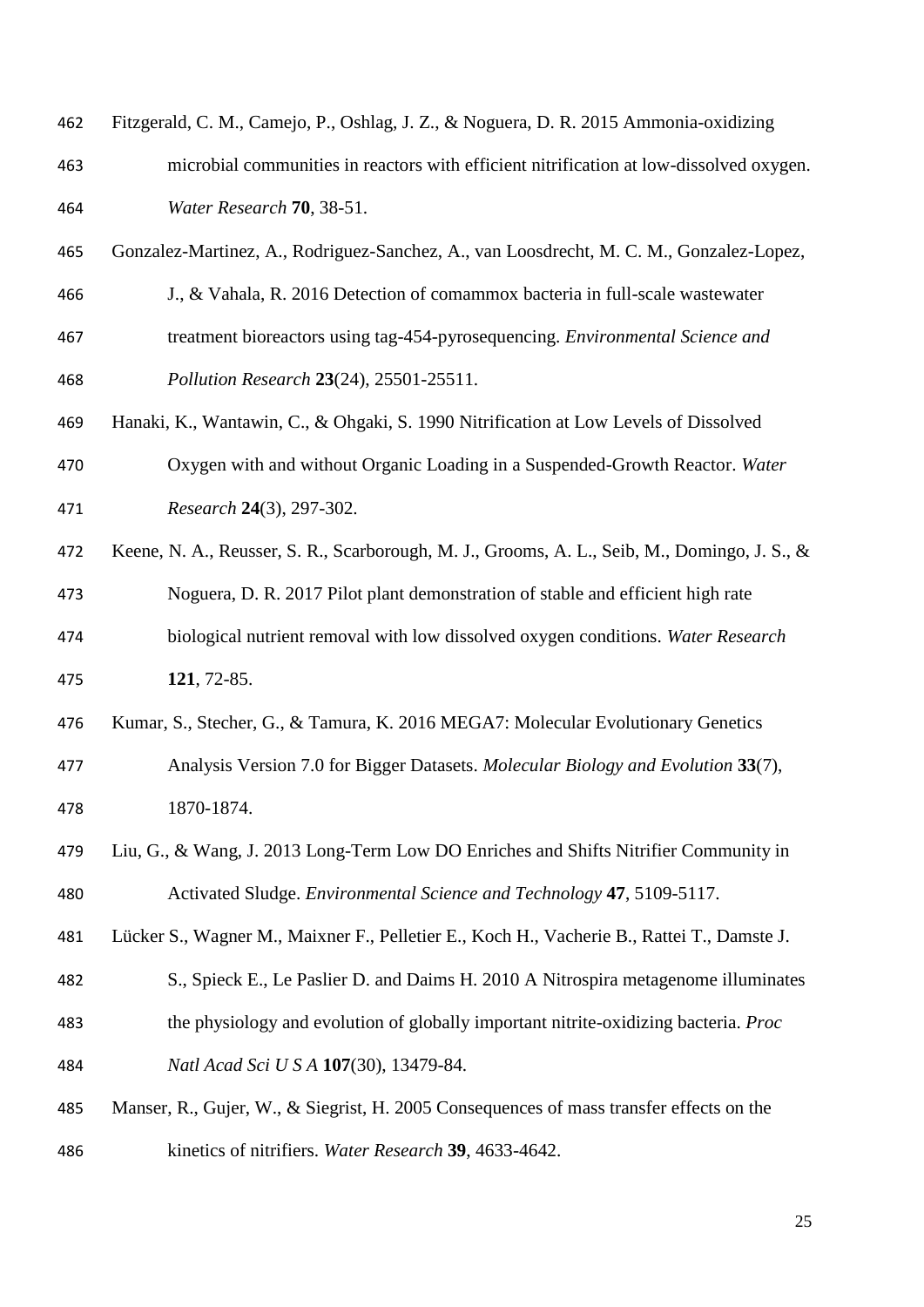- Mikola A., Heinonen M., Kosonen H., Leppanen M., Rantanen P. and Vahala R. 2014 N2O emissions from secondary clarifiers and their contribution to the total emissions of the WWTP. *Water Science and Technology* **70**(4), 720-8.
- Mobarry, B. K., Wagner, M., Urbain, V., Rittmann, B. E., & Stahl, D. A. 1996 Phylogenetic
- Probes for Analyzing Abundance and Spatial Organization of Nitrifying Bacteria. *Applied and Environmental Microbiology* **62**(6), 2156-2162.
- Ofiţeru, I. D., & Curtis, T. P. 2009 Modeling Risk of Failure in Nitrification: Simple Model Incorporating Abundance and Diversity. *Journal of Environmental Engineering*  **135**(8), 660-665.
- Ong, Y. H., Chua, A. S. M., Lee, B. P., & Ngoh, G. C. 2013 Long-term performance
- evaluation of EBPR process in tropical climate: start-up, process stability, and the
- effect of operational pH and influent C:P ratio. *Water Science and Technology* **67**(2), 340-346.
- Satoh H., Okabe S., Norimatsu N. and Watanabe Y. 2000 Significance of substrate C/N ratio
- on structure and activity of nitrifying biofilms determined by in situ hybridization and the use of microelectrodes. *Water Science and Technology* **41**(4-5), 317-21.
- Schloss, P. D., & Handelsman, J. 2005 Introducing DOTUR, a Computer Program for
- Defining Operational Taxonomic Units and Estimating Species Richness. *Applied and Environmental Microbiology* **71**(3), 1501-1506.
- Siegrist H., Krebs P., Bühler R., Purtschert I., Rock C. and Rufer P. 1995 Denitrification in secondary clarifiers. *Water Science and Technology* **31**(2).
- *Standard Methods for the Examination of Water and Wastewater* 1998 20th edn, American
- Public Health Association/American Water Works Association/Water Environment Federation, Washington DC, USA.